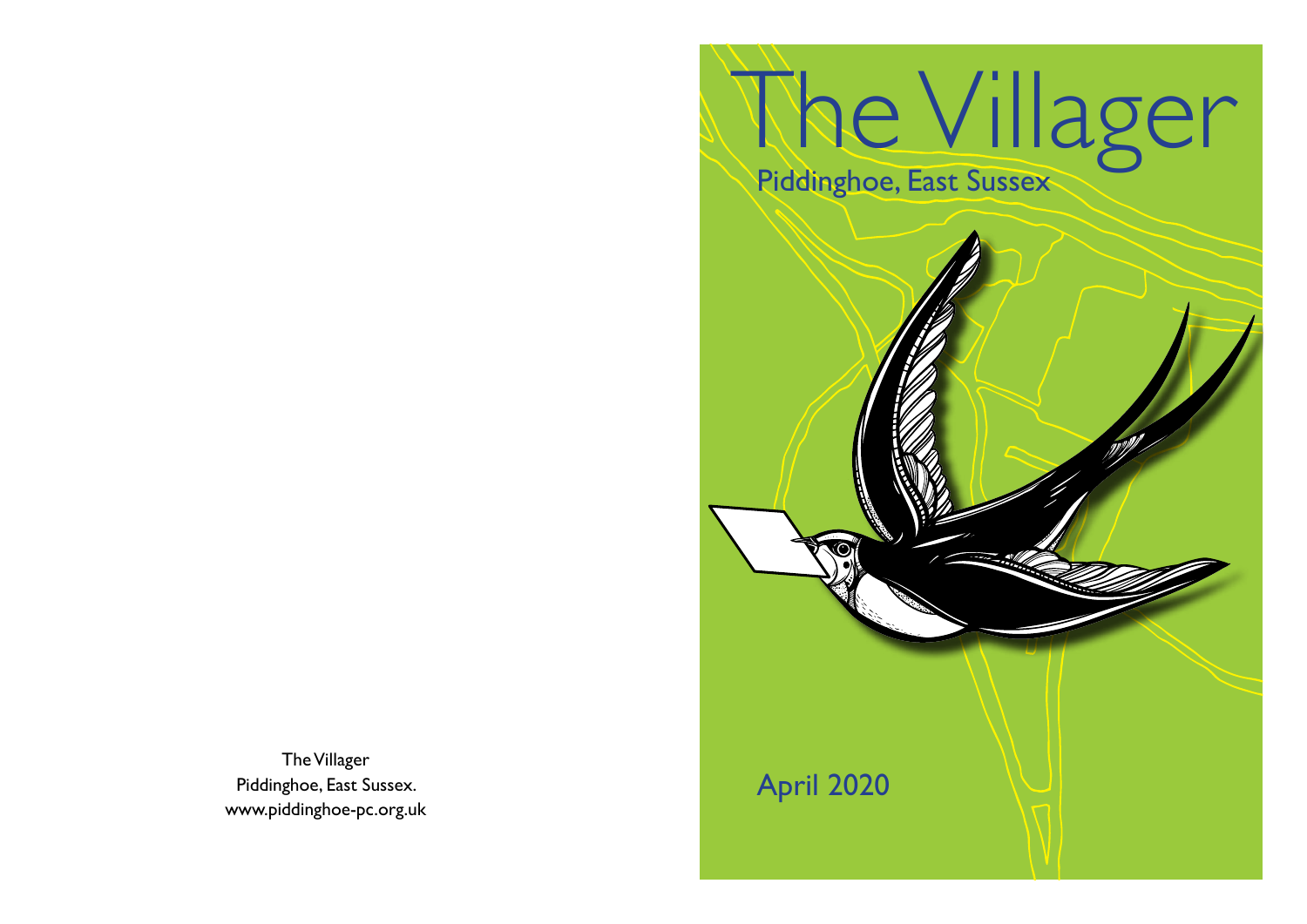### **EDITORIAL**

We can't avoid the obvious, can we. At the time of writing and putting it together, we do not even know if the magazine will get printed. If you are now reading this rather later in the year – we were timed for an April publication – then the printer would have been forced to shut because of the rules on self-isolation. One regular item is missing: the Minutes of the Parish Council, whose end-of-March meeting had to be cancelled.

It is said that one learns more about people when things go wrong than when things are just fine. We now know that the population in general is prone to panic, and that loo rolls are the most desired commodity in the country. We have heard too much about greed, and too many stories about disinformation (i.e. wicked rumours) spread on social media. Some people need to create excitement, come what may. The rumour monger feels powerful. And there are, of course, those who have happily self isolated, keeping themselves to themselves, secure in the thought that their very large freezers are full. I'm alright Jack!

What we have learned about most people in Piddinghoe is that there is fellow spirit and consideration here for those whose need is greatest – the elderly and the infirm. A commendable number of people signed up to be volunteers to help out those finding the current restrictions even more difficult than most of us. Out and about, residents are observed keeping that crucial 6 feet between themselves. Otherwise, it is awfully quiet out there.

There have been kindnesses apart from the Village's volunteer scheme. Some villagers will never forget those who gave and brought things they needed. These are favours that will be repaid. And that is the point, isn't it. We discover who the 'diamonds' are and who are the disappointments. Civility and kindness are reciprocal. You get back what you put in.

We are in a better place than living in London or any of the big cities. They are teeming with people, living and moving close together, fully accustomed to having instant access to everything.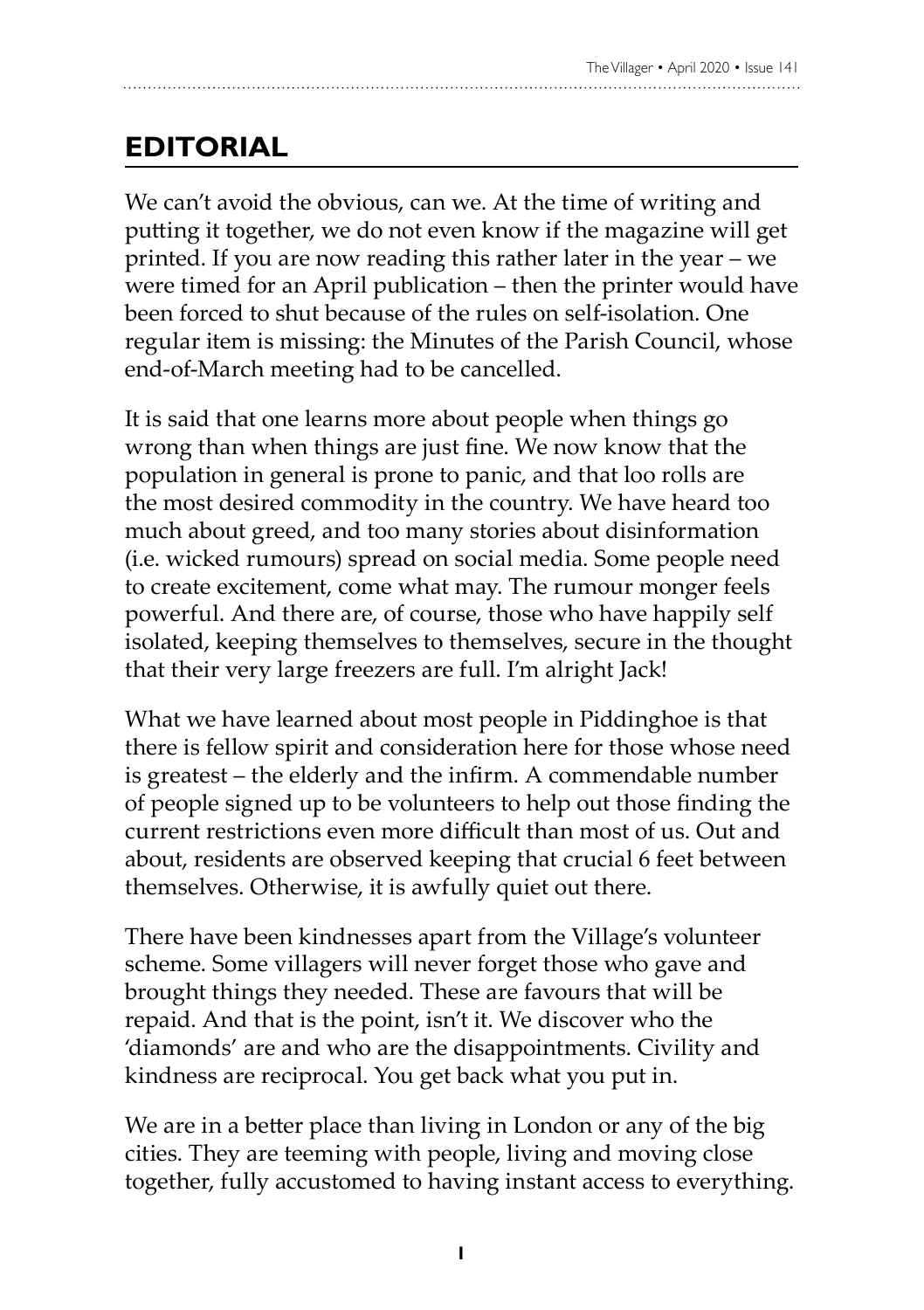The sudden loss of a way of life, and the greater exposure to other people and their viruses, will be shocking. Our relative deprivation is helping us in a funny sort of way. We are used to our shopping opportunities being limited. Buses do not come along every few minutes. Still, we have had to take our chances in the supermarkets just like everyone else. However, being in beautiful countryside is a kind of solace, and doing gardening an even bigger one. There are jobs we have been meaning to do, and now can.

We must believe that one day this extraordinary period will be over. We will certainly remember it. We shall look back at it and retell our stories. We will know much more about ourselves and those around us. We shall take stock. More than that would be unwise to predict!

*Editorial team: Sheila Redman (Chair), Gill Davies, Sue Massey, Bill Pierce.* 

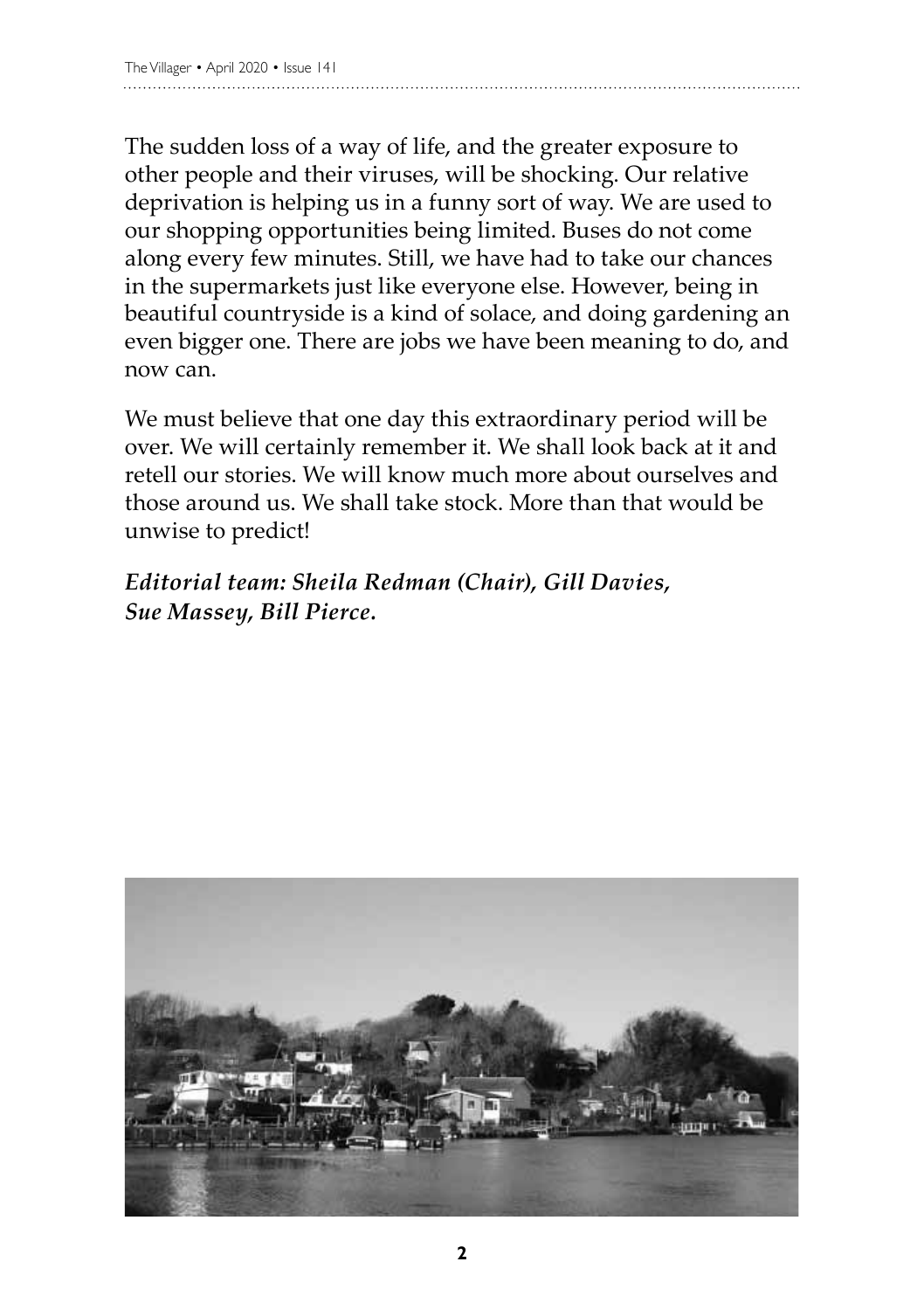## **Piddinghoe Parish Council 2020**

Due to the ongoing situation the recent PC meeting had to be cancelled so no Minutes in this issue of *The Villager*. Your councillors and clerk are communicating on-line, however, and are keeping things ticking over whilst monitoring Government advice.

I've been carrying out some repairs to gates, etc. around the village so if you do see any Parish property which needs attention do let us know.

There has been a tremendous response to the call for volunteers to help those unable to leave their houses to go shopping, collect prescriptions, etc. If you need help, just contact one of the coordinators and they will put you in touch with a volunteer.

David Hallett: **davidmhallett@gmail.com** 01273 514234/ 07716 409506 Mary & Isla Sitwell: **Isla.sitwell@btinternet.com** 01273 510183 Isla: 07912 444955 Mary: 07740 646386 Sue Massey: **suemassey17@gmail.com** 01273 515203

Check the Parish Council website for more information: **piddinghoe-pc.org.uk**

The Village Hall and playground are also closed for the foreseeable future.

There have been reports of groups of teenagers hanging around the Hoe and riverside, some of whom have been quite verbally abusive (and threatening violence in one case). Advice from the Police is to phone 101 and report them. Please don't confront them personally, leave it to the Police to deal with.

I hope you're all keeping well and safe. We can take some comfort in the great community spirit in our village and be thankful for living in such a beautiful area with easy walks on our doorstep.

Very best wishes *David Aicken Chair, Piddinghoe Parish Council*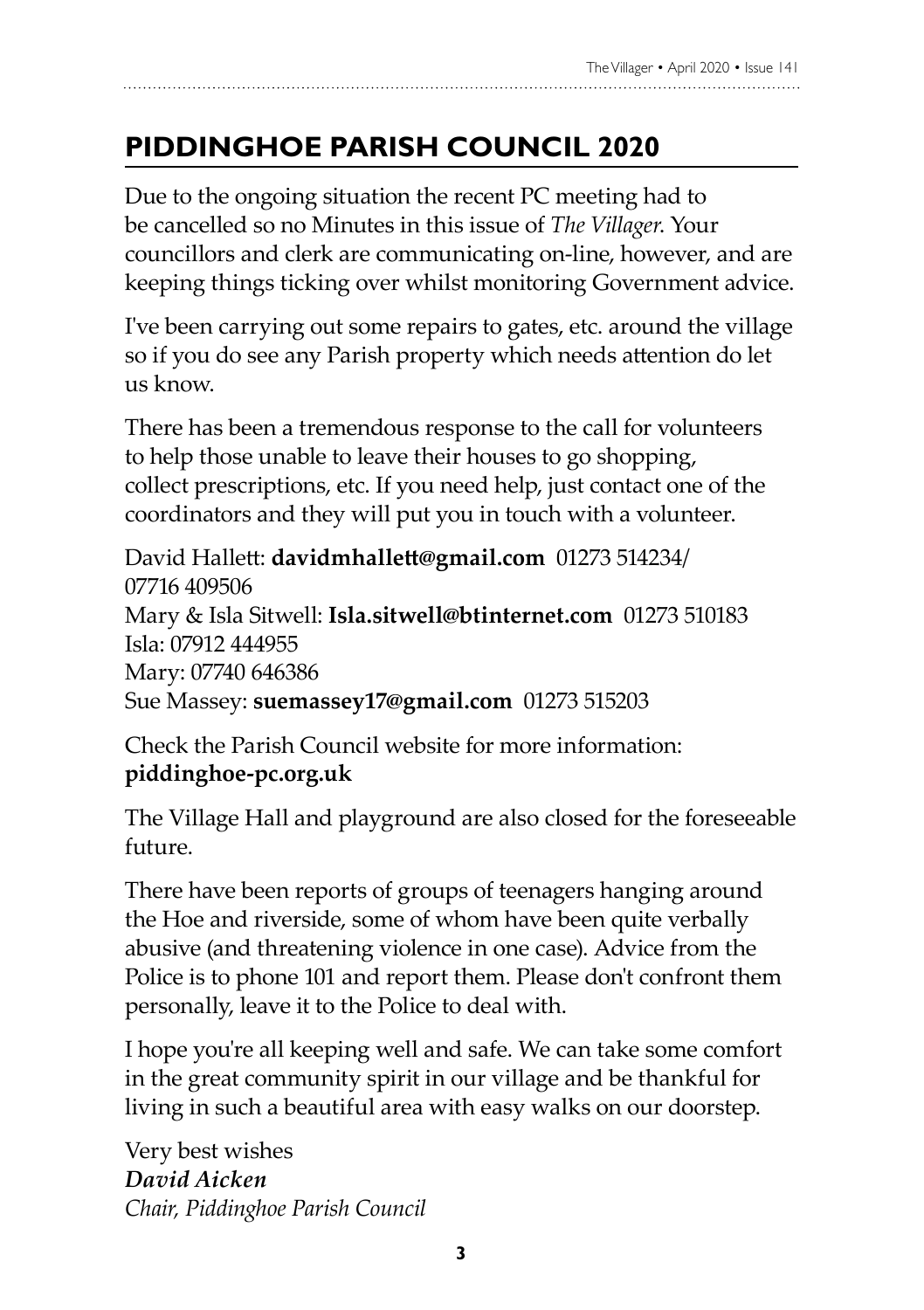# **Village Hall Management Committee**

#### **Treasurer's Report**

Accounts are summarised below. See Village notice board for more details.

The accounts for 2019-2020 reflect the heavy maintenance expenditures we have had to face this year. Last year our maintenance bill amounted to £105; this year £2020! Most of this was for some very pricey electrical work. Pilates continues to keep us afloat (thankyou Bex, and the participants) with healthy contributions from Film night, Piddinghoe Players and excellent social events, notably The Big Tea which netted £315.32. Also three local elections during the year helped. But we end the year with no ongoing income, and this is likely to endure for some time. Our Accountants may not be in a position to complete the examining of this account for some time. So the figures remain subject to examination.

#### *David Hallett*

*Treasurer VHMC*

| <b>Balances Opening</b><br>1 May 2019 |                  | <b>Balances Closing</b><br>31 March 2020 | <b>BANK</b> |
|---------------------------------------|------------------|------------------------------------------|-------------|
| Bond                                  | £3,000.00   Bond |                                          | £3,000.00   |
| <b>CAF CASH</b>                       |                  | £4,753.91   CAF CASH                     | £2,764.92   |
| CAF GOLD                              |                  | £1,068.68 $\vert$ CAF GOLD               | £1,070.28   |
| cash in hand                          |                  | £208.04 $\vert$ cash in hand             | £106.98     |
|                                       | £9,030.63        |                                          | £6,942.18   |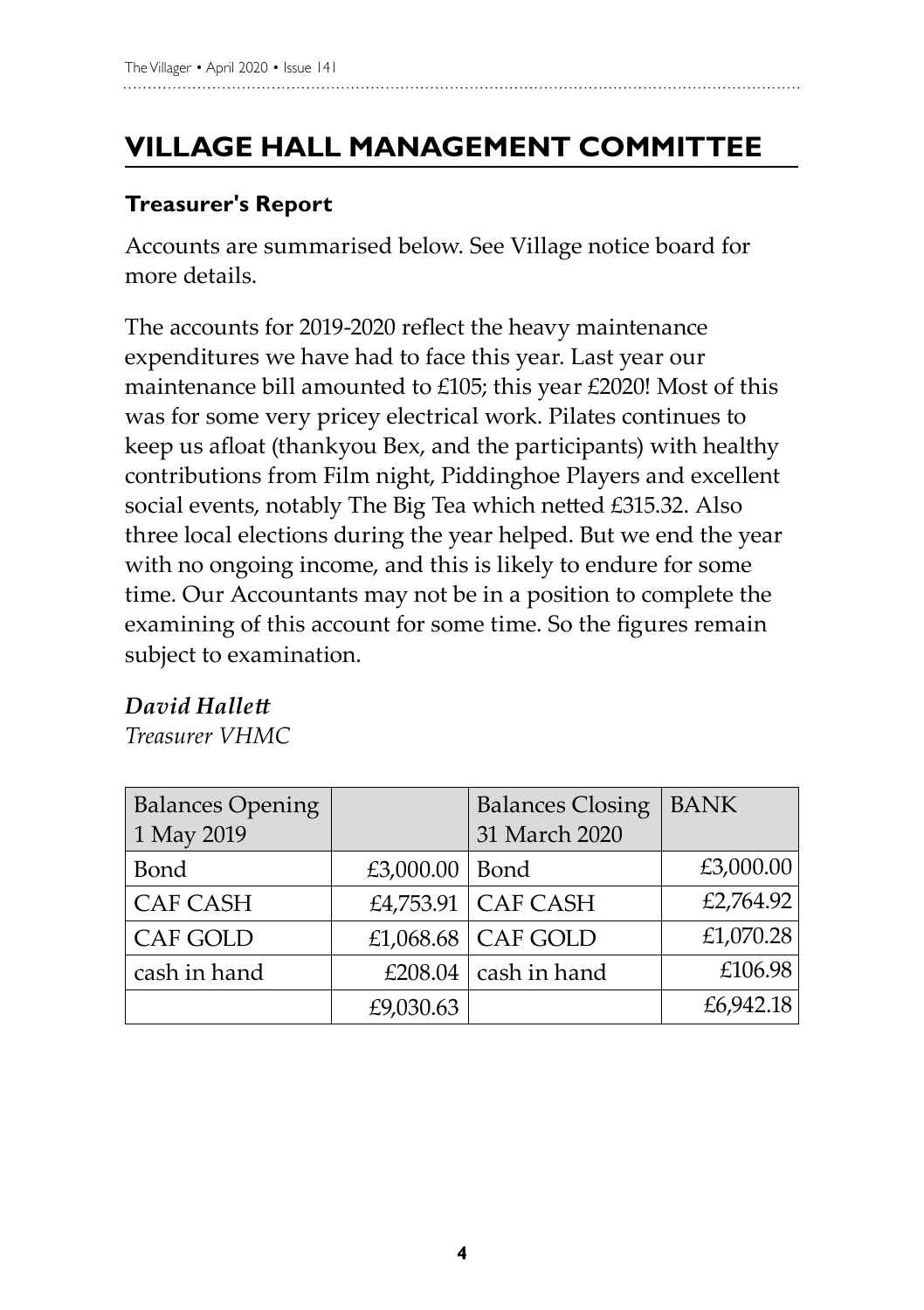### **Chairman's Report 2019-2020**

It's been an interesting year in more ways than one to be Chairman of the Village Hall Management Committee. During some rather challenging times, the Committee has strived to keep the hall in good repair, put on events that would interest villagers, and maintain a spirit of community and togetherness.

I would like to thank all members of the committee who have been generous with both their time and their commitment to the village. Moreover, I would also like to thank all the cake makers, washer uppers, chair stackers and so forth, who have come forward to help without being asked, on many occasions. Without you all, Piddinghoe would not be the special place that we all love.

 As a result, we have all had the opportunity to enjoy several wonderful community events such as the summer tea party, bar and food, and more recently some great amateur dramatics. I hope that you will all agree that these events have helped to bring the village together.

It is now time for the VHMC to have some fresh blood, so the three elected members of the committee will be standing down at the end of April. Please think if this is something that you would like to take on.

Your village needs you!

*Melanie Morgan Chair VHMC*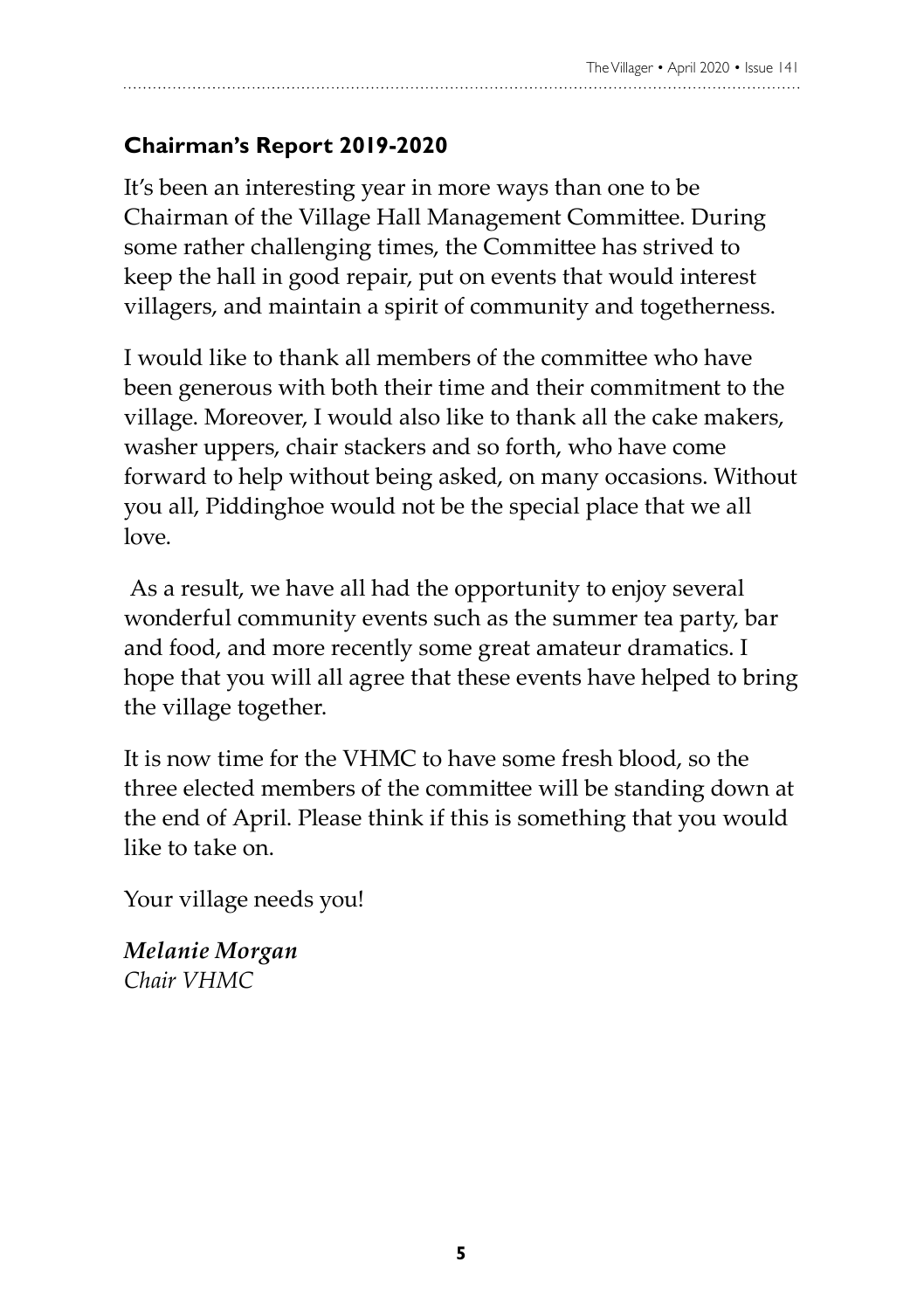## **PORTRAIT OF PIDDINGHOE**



#### **By Valerie Mellor £7.99**

We seem to be featuring a number of articles with an historic theme. Perhaps the Past is now even more appealing than the Present.

You can still buy this book without leaving the village! It is available from the leading online, second-hand book seller in the country – ABE Books – but they will charge you nearly £1.50 more! Hurry. Stocks are low.

Written by Valerie Mellor, the greatly respected, and missed, historian of the village, it covers much of the history of Piddinghoe up to the end of the 20th Century, and is illustrated throughout. Essential reading for any residents who want to know much more about the village in which they live.

All sales proceedings will go to the Church's Bell Fund.

Contact Gill Davies at **davies.gill@btinternet.com**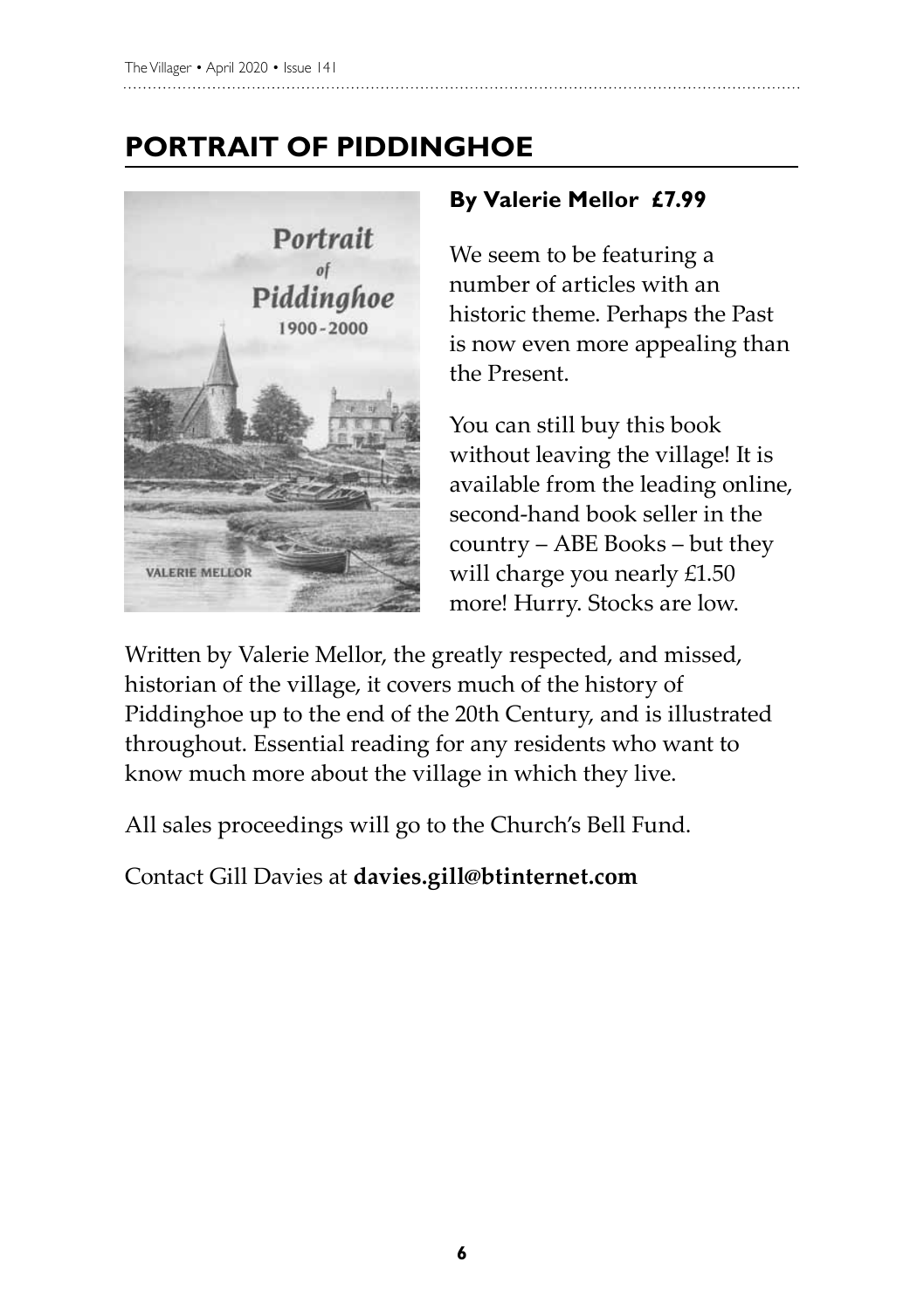# **THE ROYAL OAK REVIVERS**

### **Update**

My article about the reborn and renamed Royal Oak Survivors in *The Villager's* last issue was received enthusiastically by Piddinghoe residents old and new. I had a lot of very positive feedback. Thank you! Our shiny new Royal Oak Revivers' team had booked our first get-together on Monday, March 23 to throw some ideas in the ring, and make some exciting plans for events throughout the year.

But fate and The Plague intervened, and so we have postponed our evening of happiness and merriment to an unknown date sometime in the future.

This is your second opportunity to nail your ribbons to the mast, volunteer your time and energy, and join our jolly team.

Just email me with your phone number and /or email address so I can contact you when this situation has improved, the sun has come out again, and we can make plans for the future. In the meantime keep cheery, look after yourselves and each other.

*Angie Ridge angelaridge7@gmail.com*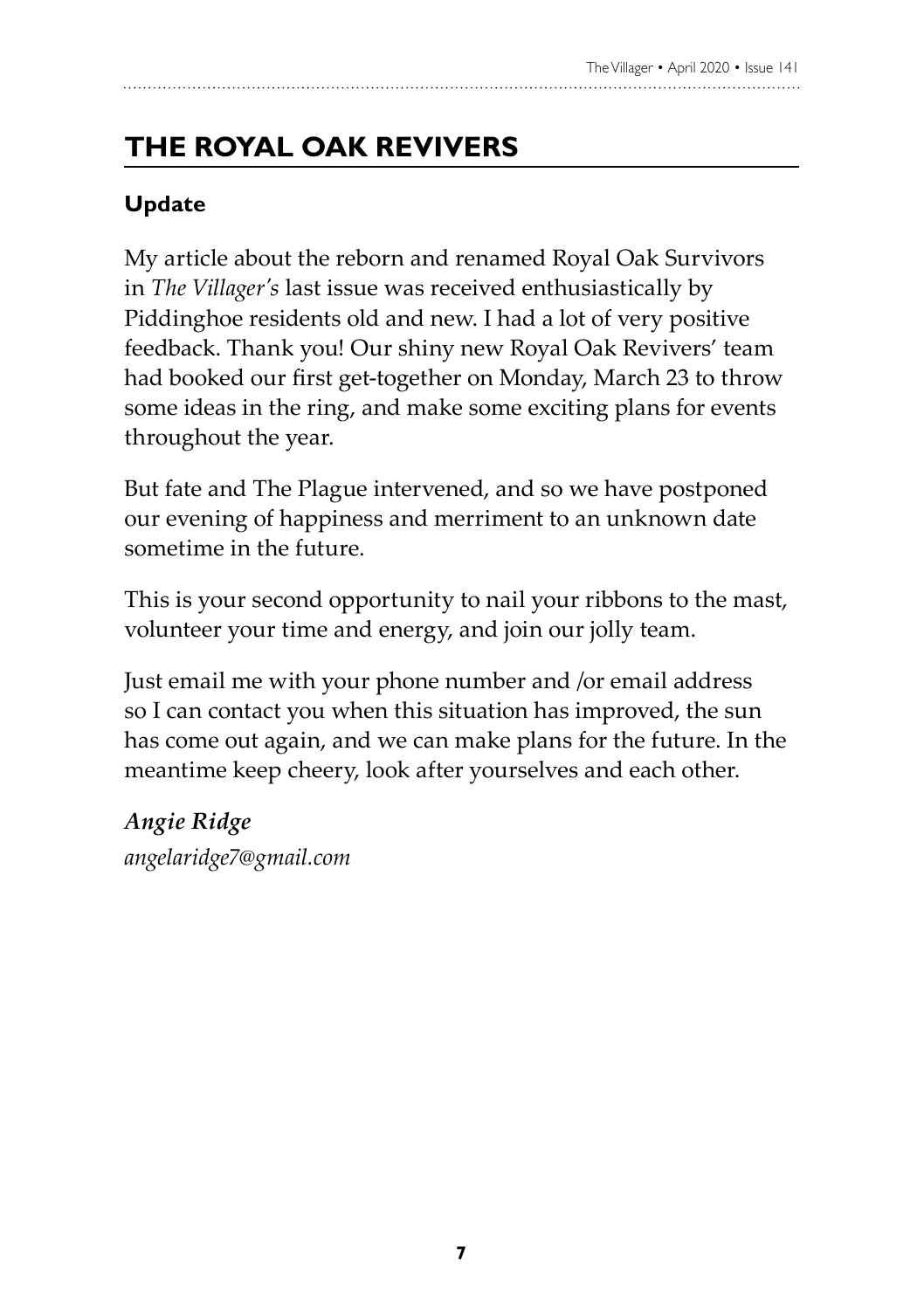## **GOODNIGHT JUDY BUT FILM NIGHT AT VILLAGE HALL WILL BE BACK**

Sadly, Judy Garland did not survive the corona virus even though it came nowhere near spreading to BN9 before her scheduled appearance at Piddinghoe Village Hall's Film Night last month.

Well, not her exactly, the celebrated Ms Garland, but the image of her, played by the remarkably adaptable actress Rene Zellweger in 'Judy', the motion picture about the life and times of the tragic American songbird who lost her battle against alcoholism but won the hearts of a world-wide audience in the Fifties.

The movie was due to be aired here on Friday March 27th but more than a week earlier it was obvious it had to be indefinitely postponed as real life became more and more restricted by the government's campaign to keep us all safe if not sane. You just have to respect what has been called the biggest threat to health for a generation.

At least Film Night was able to finish – although we didn't know it then – on a happy note with the feelgood factor that embraced 'Fisherman's Friends', a based-on-truth tale of a motley Cornish crew who found fame, fortune and love through their singing of sea shanties that somehow found a wide appeal among the masses. It was a simple, cheerful saga for a good-sized audience and, to be fair, Film Night does seem to be catching on again... after nearly eight years.

But is this the end? We sincerely hope not. We have a bundle of films up our sleeves for presentation if the will to carry on continues after this nasty bug has gone away.

And maybe we will show them on a different night of the week.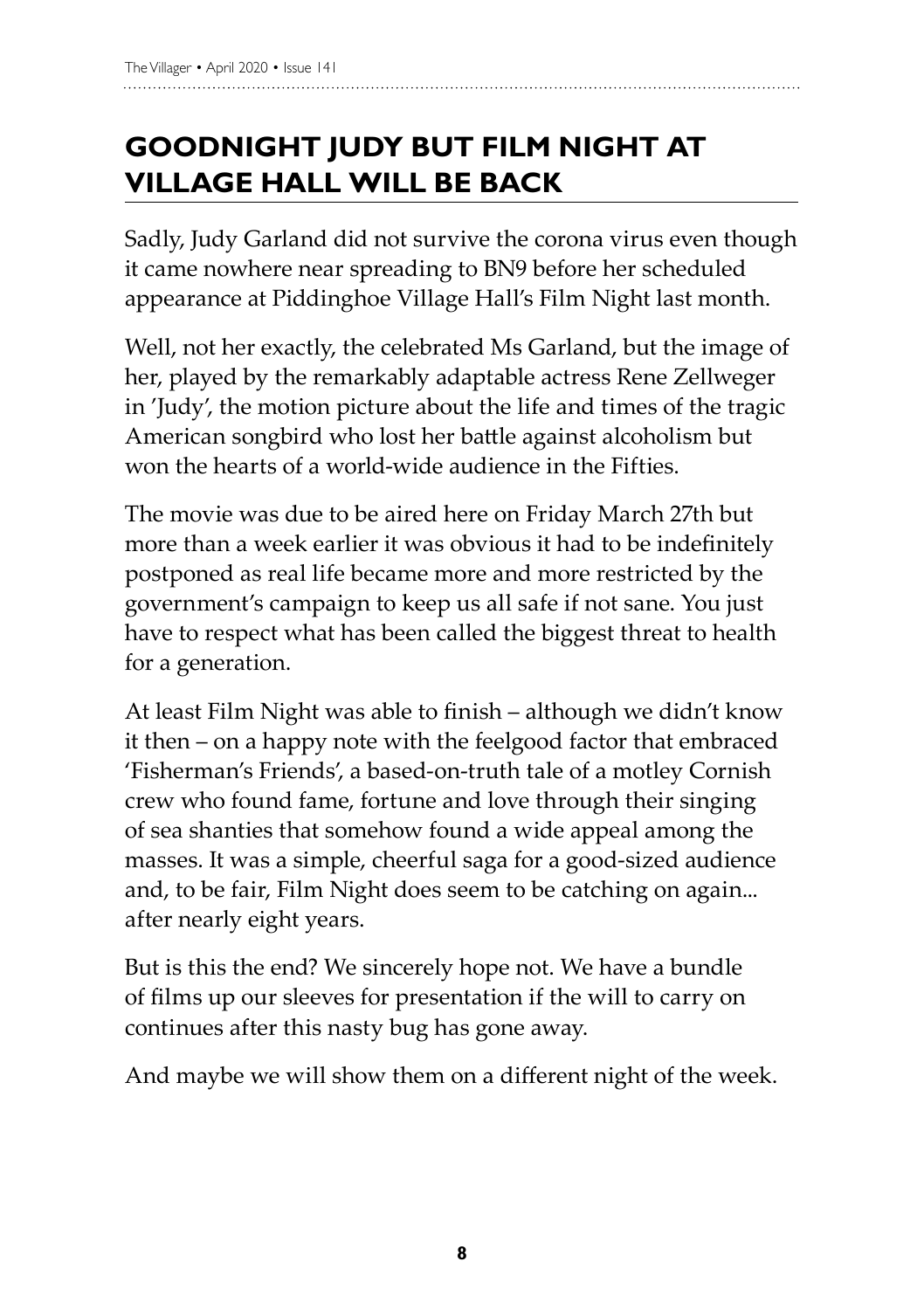Thirty-five people came to see the very first Film Night back in 2012 when Ben Whitaker introduced himself to the village by inaugurating a film show with the wartime propaganda epic 'Mrs Miniver', starring Oscar-winner Greer Garson who, rumour has it, lived in Piddinghoe's Kiln Cottage, where the late former Labour MP Ben's wife Janet – also known as Baroness Whitaker – now resides for much of the week when she can get time off from her duties in the House of Lords.

Janet is one of our regulars at Film Night, living here most weekends, and understandably her preference is for Friday nights but I am hearing that more villagers might be happier with a different night and it seems that Wednesdays are available at the venue.

So we are going to have a test. Wednesday nights or Friday nights or, perhaps, switch them about? What evening suits you best? Just contact me at the address at the bottom of this page and I will take the temperature of what is most popular. All you need to do is write one word on your email message (although I am very happy to hear other news from you): Wednesday or Friday.

#### *Bill Pierce*

1 Cedarwell Close T: 07971 611431 E: piercewilliam991@gmail.com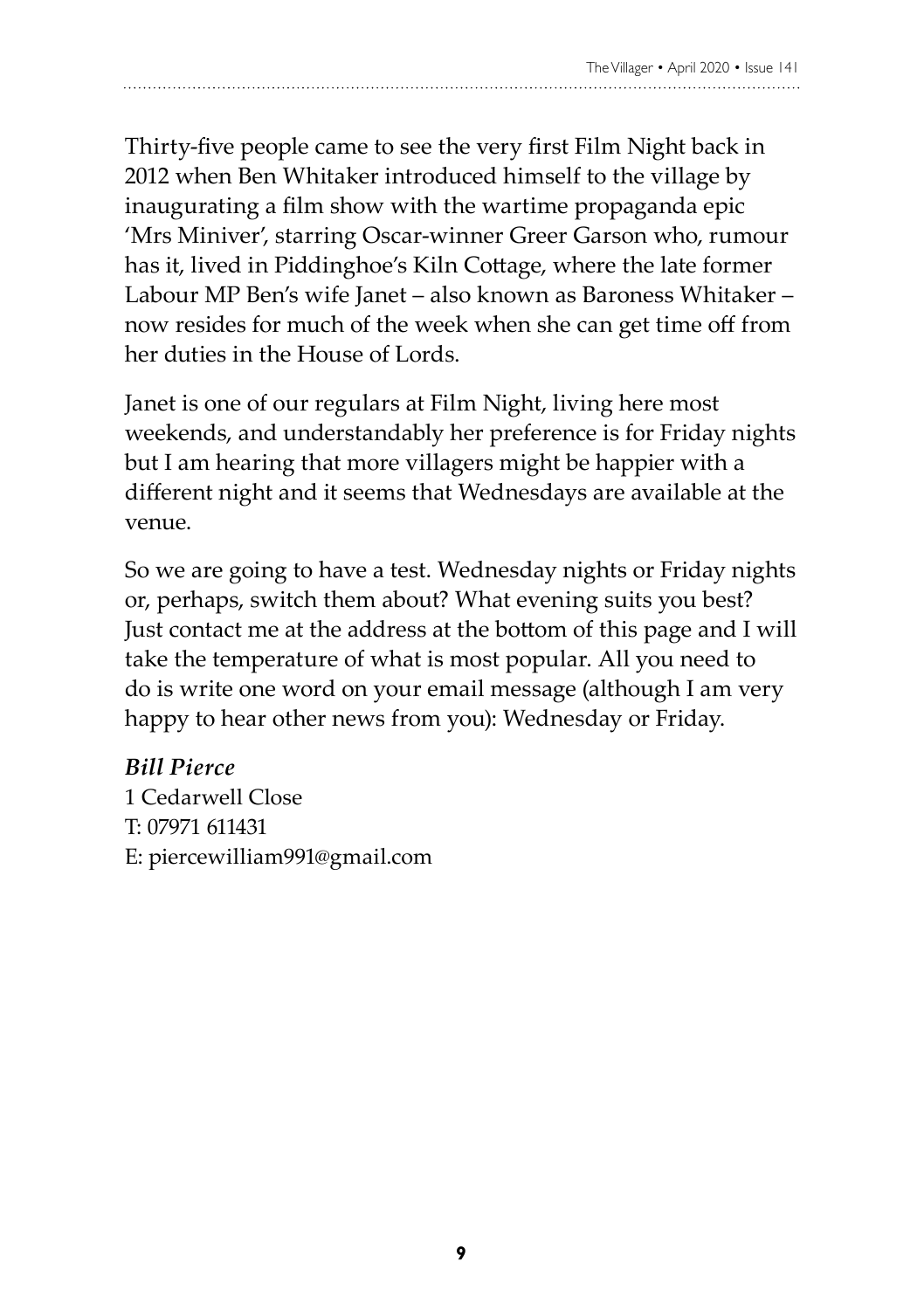

### **SAINT JOHN'S CHURCH PIDDINGHOE**

It is three years exactly since Isla and I 'completed' our purchase of Chambles. On the only day that we saw over the house, we sat in our car with our backs to the Church, looked across Village Green and walked to The Hoe. Later we strolled down the slope past Sheila's home, as we now know it to be, and

gave Saint John's not a thought, since we knew it to be locked, closure having been agreed at Diocesan level.

Three years later and the Church here is loved, regularly used and, I hope, welcoming. It is visited by cyclists, former villagers, and walkers who sign the Book and attest to the beauty of its surroundings and its history. It is, of course, now locked again, a symbol of the extraordinary circumstances in which we as a Nation, indeed as a World, find ourselves. No services are allowed including funerals; all marriages are to be postponed and only emergency baptisms are permitted. I must not encourage any community worship and the Bell Ringers, who so faithfully ring weekly, may not enter. And priests may not visit homes, any more than anyone else may, for fear of unknowingly spreading this Virus which, like the wind, cannot be seen but has its effects felt globally.

Isla is busy in the garden, tending plants and painting sheds; what a pity that the Open Gardens event, planned for this Summer, in aid of our Bell Fund, will not happen. He is also spending time in the Churchyard, which we hope will be mowed, after the spring bulbs have died down and before Easter.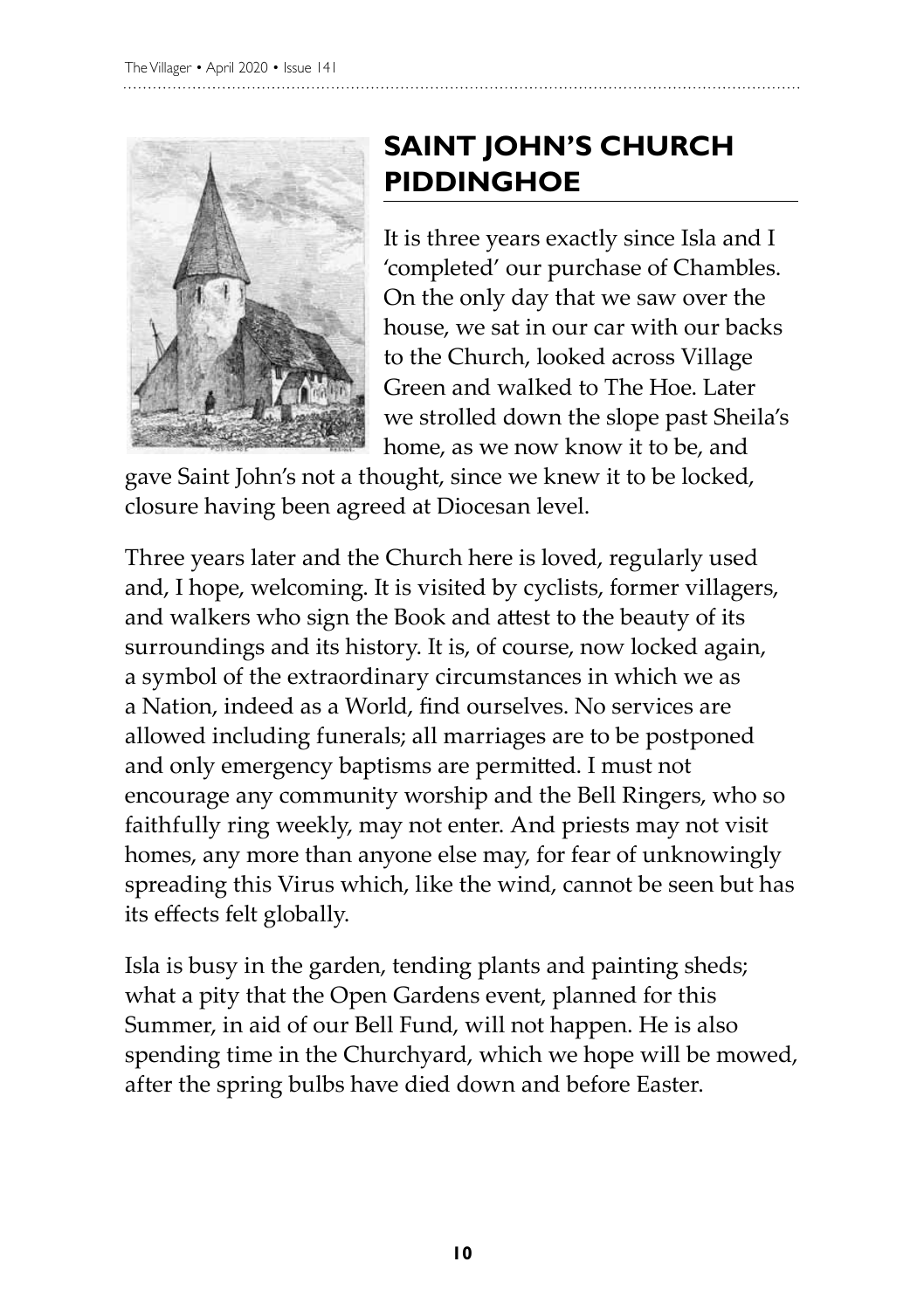### The Churchyard has been a place of mystery to us: recent interments are well documented but, apart from some old gravestones, there are poor records of burials here. But, about six weeks ago, Rona, Don Burdett's sister, arrived at our front door with five boxes of books and papers left in his house, which she needed cleared. Amongst it all are eleven charts of family histories that Don painstaking researched, six of which I have given to Iford's Churchwarden, since they deal exclusively with families who had lived and are buried in that Village. The remaining five, relating to Piddinghoe, date from the early 1700s and make for fascinating and subduing reading. They speak of a time when married women spent their lives pregnant, giving birth to large numbers of children many of whom died within twelve months and most of whom, we now know, are buried here in our Churchyard, without memorials, but now remembered through Don's work.

Do visit the Churchyard: there are wonderful views from which to reflect on the beauty of this Village and its history. There is space to offer prayer for an end to the present crisis and for our families, now separated from us. And, when COVID-19 is long gone, we shall meet again in Saint John's to give thanks, not least for the work of the National Health Service.

In the meantime – take care.

*Mary Sitwell*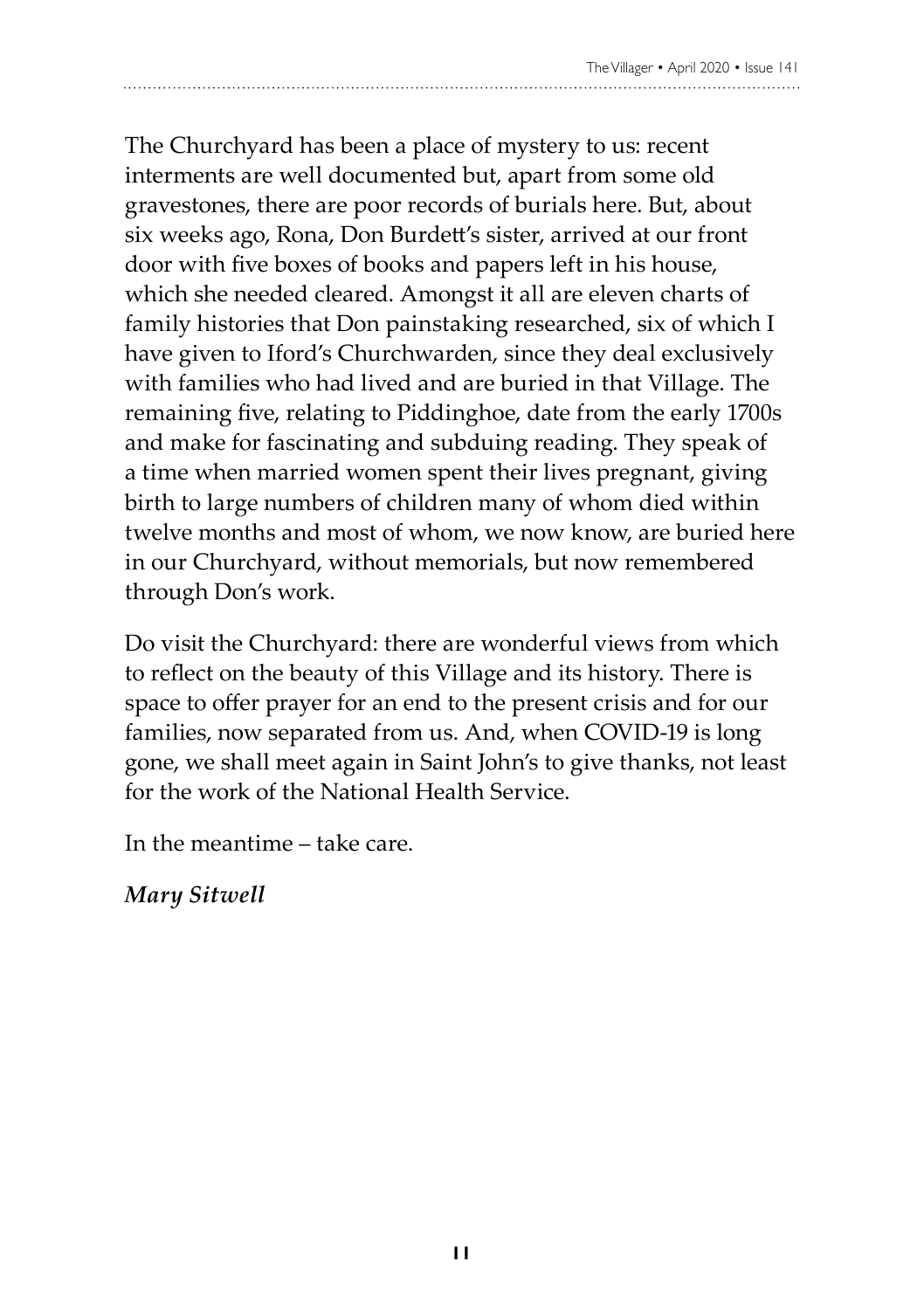### **PIDDINGHOE's past life**

Once upon a time before mobile phones, tablets, and the internet, villagers were far more anxious to socialise, make merry and 'do stuff' together. The Piddinghoe 'Fayre' had long been established as an annual event when we first got to experience it in the early '70s. It was always held annually on the last Saturday in June.

As the daffodils died down and the trees burst in leaf, the Fayre Committee leapt into action and planning for the big event began. Not that the format was ever under consideration for any drastic change. Visitors always expected there to be a large marquee groaning with produce made by the thriving village W.I. There had to be round-abouts, wellie throwing, donkey rides and dog shows, to name but a few. In later years, Jan, looking as if she had been created just for that part, sat in her wigwam telling fortunes. She always had a long queue.

Prior to the big day, during late May, and in order to fund upfront costs, a Ploughman's Lunch, with bar, of course, was held in the Village Hall (once the Hall had come into being – not quite sure what happened before that). It was always packed and provided the opportunity for networking and for arms to be twisted and volunteers be signed up.

Come the day (actually it was only half a day), opening was at 2 pm. The morning was frantic with preparations. The 2 or 3 marquees had already been erected and decorated, and the rides and slides had arrived by a massive pantechnicon the previous day. By 1.30 pm a steady stream of visitors wound their way along the road from Newhaven by four wheels, two wheels, on foot and sometimes pushing prams and buggies. Oddly enough, the day always seemed to be dry and sunny.

By 4 o'clock, the W.I. stall had been stripped bare and by 5 o'clock, the trek home was under way leaving behind a number of wilting helpers, donkeys, and a lot of worn grass. However, there was still work to be done. The largest marquee had to be set up for the Big Supper. Tables and chairs were assembled and piles of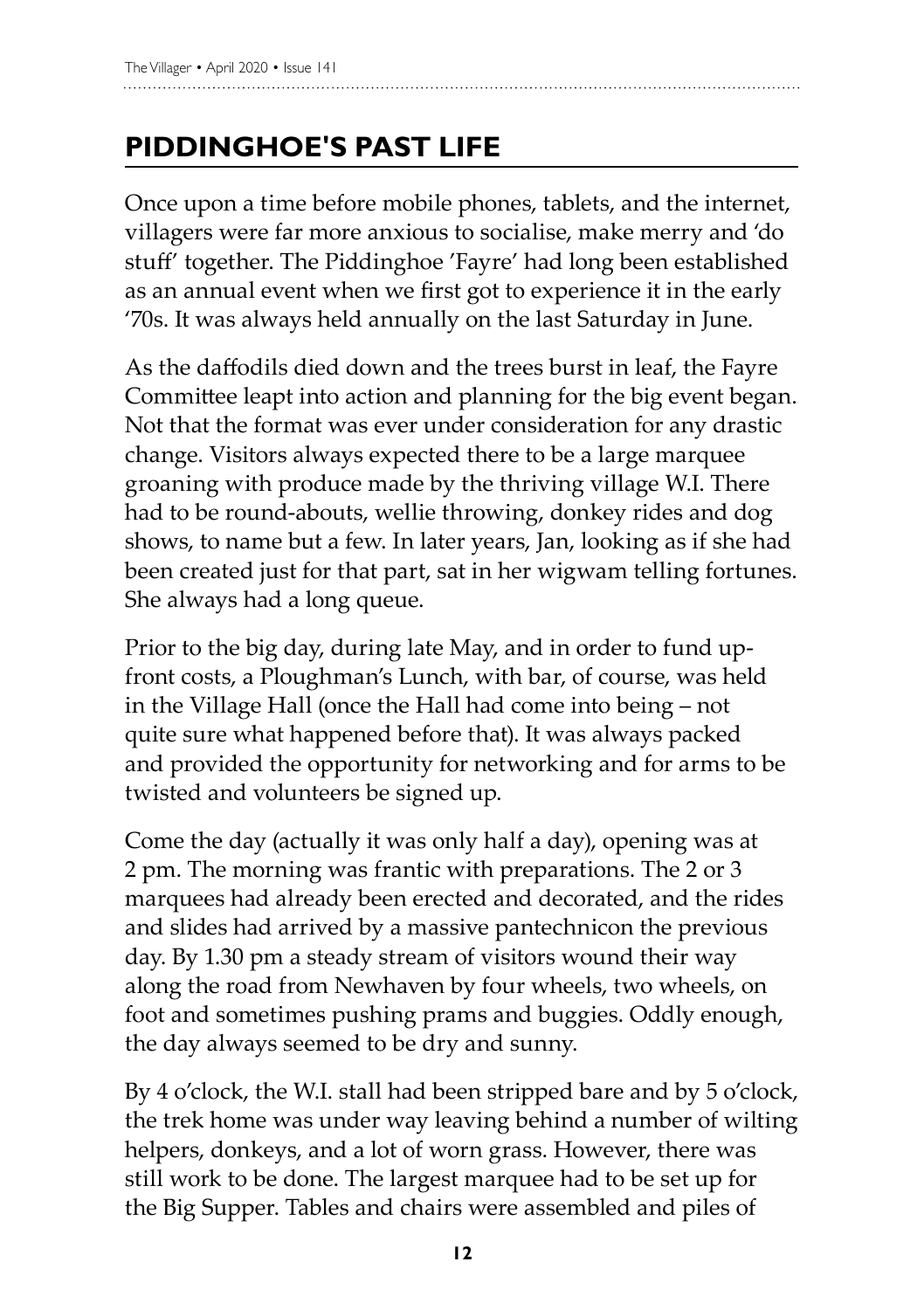food and drinks delivered ready for the gathering of most of the villagers to celebrate a happy, and what always seemed to be, a very successful day.

In those days, the village did not have to levy a rate and proceeds from the Fayre enabled funds to be given to the Church, towards the conversion of the 'cowsheds' into the Village Hall, for the birth of the Tennis Club and for other village amenities.

In the early 80s, the then Chairperson, by this time having too many other commitments, hoped somebody else would take over wearing the red hat. Unfortunately, no queue formed, not even of one person.

Ah well, we can now concentrate on the Flower Festival, which had already come into being as a biennial event.

*Sheila Redman* 

### **Allotments availAble now!**

If you'd like to grow your own fruit and veg, there's never been a better time to start. Many of us have more free time on our hands and we're still permitted to tend to our allotments as part of our daily exercise, subject to social distancing and hygiene recommendations of course.

If you'd like to know more, call me on 01273 515203 / 07950 935526, or email me: **suemassey17@gmail.com**

*Sue Massey*

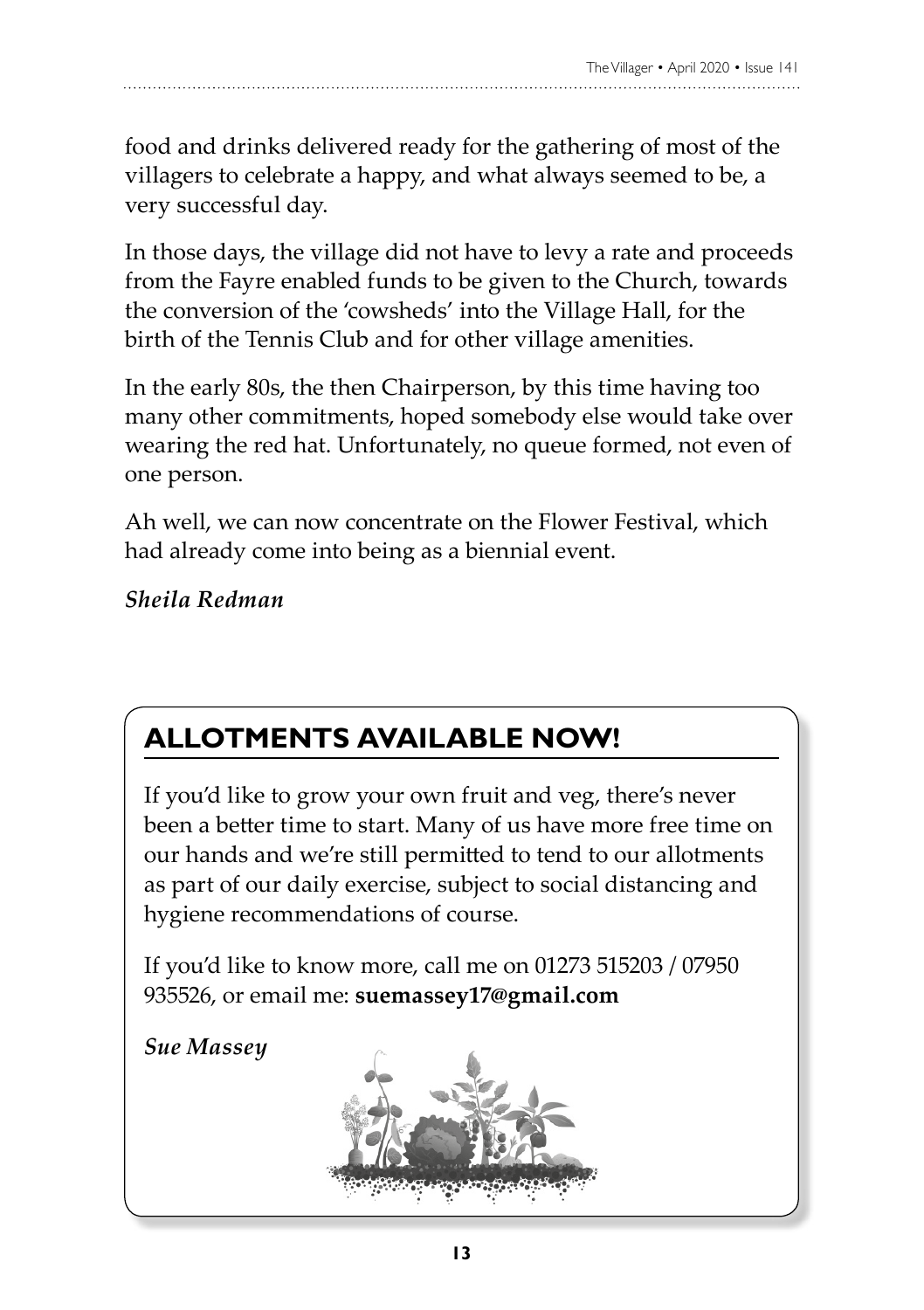## **PIDDINGHOE RESIDENTS AND THEIR OCCUPATIONS IN 1841**

I am getting very excited. I have only 2 years left to wait for the release of the 1921 census in January 2022! Yes, I am a family historian and have been researching my own family tree for over 30 years. The 1921 census proved to be the last available until 1951 and was due to be made public from 1952. This was because the majority of the 1931 census was destroyed by fire and in 1941 no census was enumerated due to the war. However, the 1939 Register is a vital tool for these in-between years. This Register was supposedly taken on 29 September 1939 (the eve of the war), recording all information about civilians. The information was used to produce identity cards and, once rationing was introduced in January 1940, to issue ration books.

I moved to Piddinghoe 18 months ago with my partner, dog and 2 cats, and we live at the south end of the village. Having lived in many areas of the UK, from the Highlands of Scotland to the Isle of Wight, working as a Quantity Surveyor/Senior Quantity Surveyor for large Construction Companies, wherever 'I have laid my hat' I have always had an interest in local history and Piddinghoe is no exception.

I am going to begin with the demographics of the 1841 census and relate it to Piddinghoe. I shall start with some general information about the village, and in future articles, I will look at several families who lived here.

First a few facts. The 1841 census was taken on the night of June 6, 1841, and albeit very basic, it was the first census to record the names of all individuals in a household; previous censuses between 1801 and 1831 were purely statistical.

Clerical staff and enumerators were appointed and the country was divided into more than 30,000 districts based on the Old Hundreds structure, which in 1834 became the Poor Law Unions.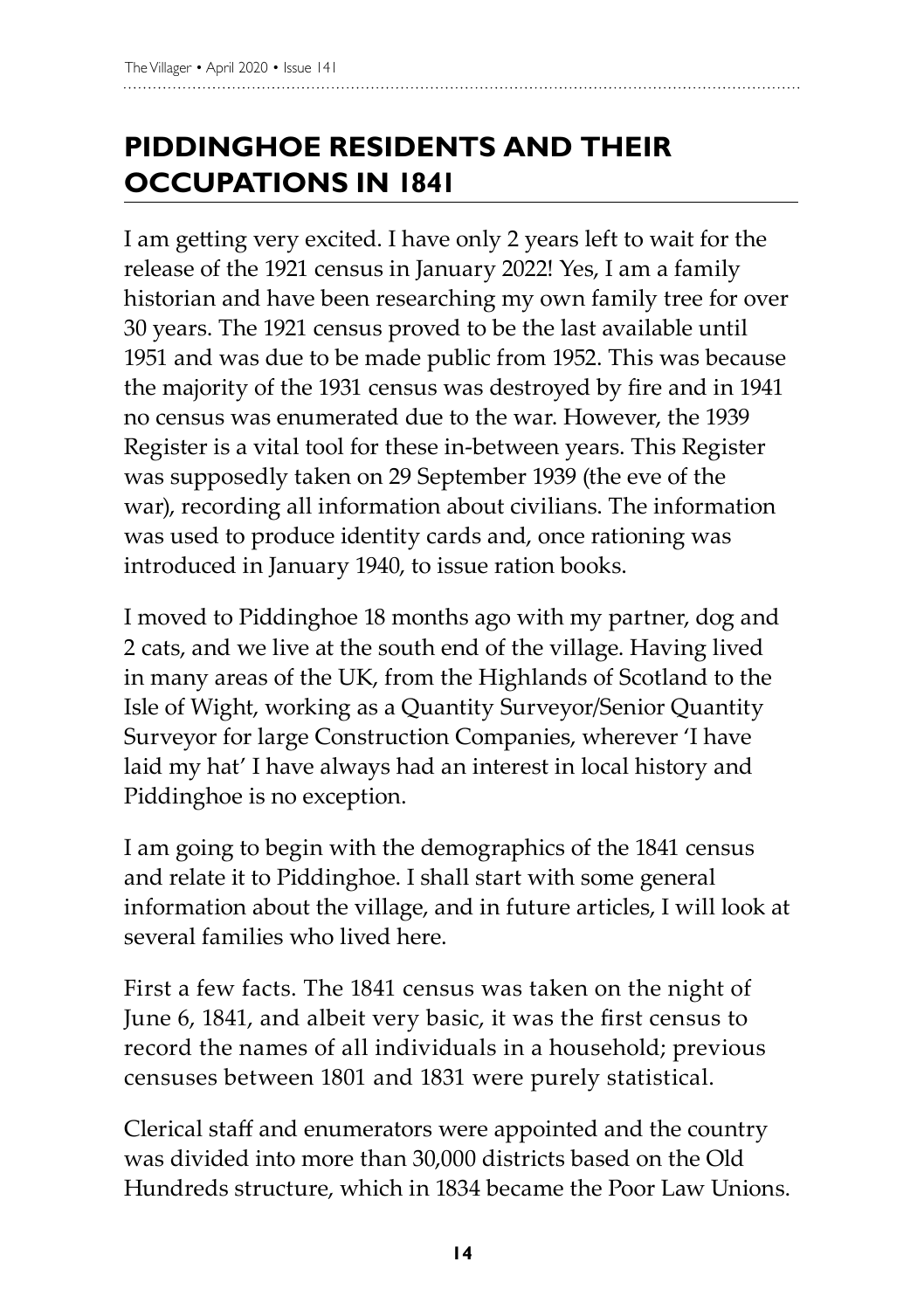| 1841 Demographics            |       |           |                          |                 |                   |                   |                 | Suffex, a woman to her thre hutband. After<br>the death of her firft, fhe could wait but thee<br>On Monday was married at Piddinghoe, in                                                                                   |
|------------------------------|-------|-----------|--------------------------|-----------------|-------------------|-------------------|-----------------|----------------------------------------------------------------------------------------------------------------------------------------------------------------------------------------------------------------------------|
| Age                          | $+07$ | $60 - 69$ | 50-59                    | 40-49           | $30 - 39$         | $20 - 29$         | $10 - 19$       | weeks for her fecond; but the ftrength of her<br>paffion being fomewhat abated at 60, The waited<br>juft double that time for her third nufband.                                                                           |
| Agricultural Labourer        |       | 3         | ю                        | $\infty$        | $\overline{1}$    | $\frac{3}{2}$     | $\overline{14}$ | The Stamford Mercury 17 Jan 1794                                                                                                                                                                                           |
| Blacksmith                   |       |           |                          |                 |                   |                   |                 | Mrs. Bren, a Lady who resides at Piddinghoe, in<br>Sussex, and is in her 96th year, has now actually liv-                                                                                                                  |
| Bricklayer                   |       |           | $\overline{\phantom{0}}$ |                 |                   |                   |                 | ing, within a short space round her house, of children,<br>grand, great, and great great grand children, no fewer<br>than one hundred and ten!                                                                             |
| Brickmaker                   |       |           |                          |                 |                   |                   |                 | Morning Chronicle 7 January 1809                                                                                                                                                                                           |
| Carpenter                    |       |           | ۳                        |                 |                   |                   |                 | not having the fear of God before their eyes,<br>A few evenings ago, some profane persons,                                                                                                                                 |
| Chief Boatman                |       |           |                          |                 |                   |                   |                 | wantonly discharged their guns at the windows<br>of Piddinghoe church, and shattered them to                                                                                                                               |
| F.S. (Female Servant)        |       |           |                          |                 |                   | 4                 | 5               | Sussex Advertiser 25 January 1813<br>pieces.                                                                                                                                                                               |
| Farmer                       |       |           |                          |                 | $\mathbf{\Omega}$ |                   |                 | leaving his family chargable to said parish, THO-<br>BSCONDED from Piddinghoe, near Lewes,                                                                                                                                 |
| Gardener                     |       |           |                          |                 |                   | ۳                 |                 | Whoever will seeme him in any of his Majesty's Jails,<br>MAS CRUNDEN, a tall, thin, middle-ared man.                                                                                                                       |
| M.S. (Male Servant)          |       |           |                          |                 |                   | $\mathbf{\Omega}$ |                 | or give intelligence of him, so that he may be appre-<br>hended, to the Overseers of Puddinghoe, shall be hand-<br>somely rewarded for their trouble.                                                                      |
| Maltster                     |       |           |                          |                 |                   |                   |                 | Sussex Advertiser 19 April 1813                                                                                                                                                                                            |
| Navigator                    |       |           |                          | ω               | ٣                 |                   |                 | dener, of Henry Campion, esq. at Malling, has<br>ately destroyed great quantities of moles, in the<br>Now method of destroying Moles.-The gar-                                                                             |
| Navy                         |       |           |                          |                 |                   |                   |                 | following manner: - As soon as he perceived the<br>earth raised by the strimal, he discharged the<br>contents of a fowling-piece into the mound, which                                                                     |
| Shepherd                     |       | ٣         |                          |                 |                   |                   |                 | in every instance proved fatal to the little en-<br>gueer.                                                                                                                                                                 |
| Shoemaker                    |       |           |                          |                 |                   | $\mathbf{\Omega}$ |                 | Sussex Advertiser 30 January 1815                                                                                                                                                                                          |
| Thatcher                     |       |           |                          |                 |                   |                   |                 | TROM the Village of Fiddinghoe, a dark<br>smooth, tan coloured BEAGLE, of full growth, mirked<br>Stolen or Strayed.                                                                                                        |
| Uknown/illegible             |       |           | ۳                        |                 |                   |                   |                 | with a white shp down the face, and round the neck, and the<br>one feet white, long earl, maiseal deen joinel voice, about alone                                                                                           |
| Totals                       |       | $\bullet$ | Ó                        | $\overline{14}$ | 22                | 26                | 20              | moulds old; anyons to the name of $\Gamma_0$ press, $M_f$ , $W_f$ . $\Gamma_6$ .<br>$M_{\rm 1Q}$ where delivering it is the owner, $M_f$ , $W_f$ . $\Gamma_6$ .<br>Apy person are ping him after this notice, will be pro- |
| A total of 98 working people |       |           |                          |                 |                   |                   |                 | Sussex Advertiser 29 November 1819                                                                                                                                                                                         |

ř ن<br>م

The Villager • April 2020 • Issue 141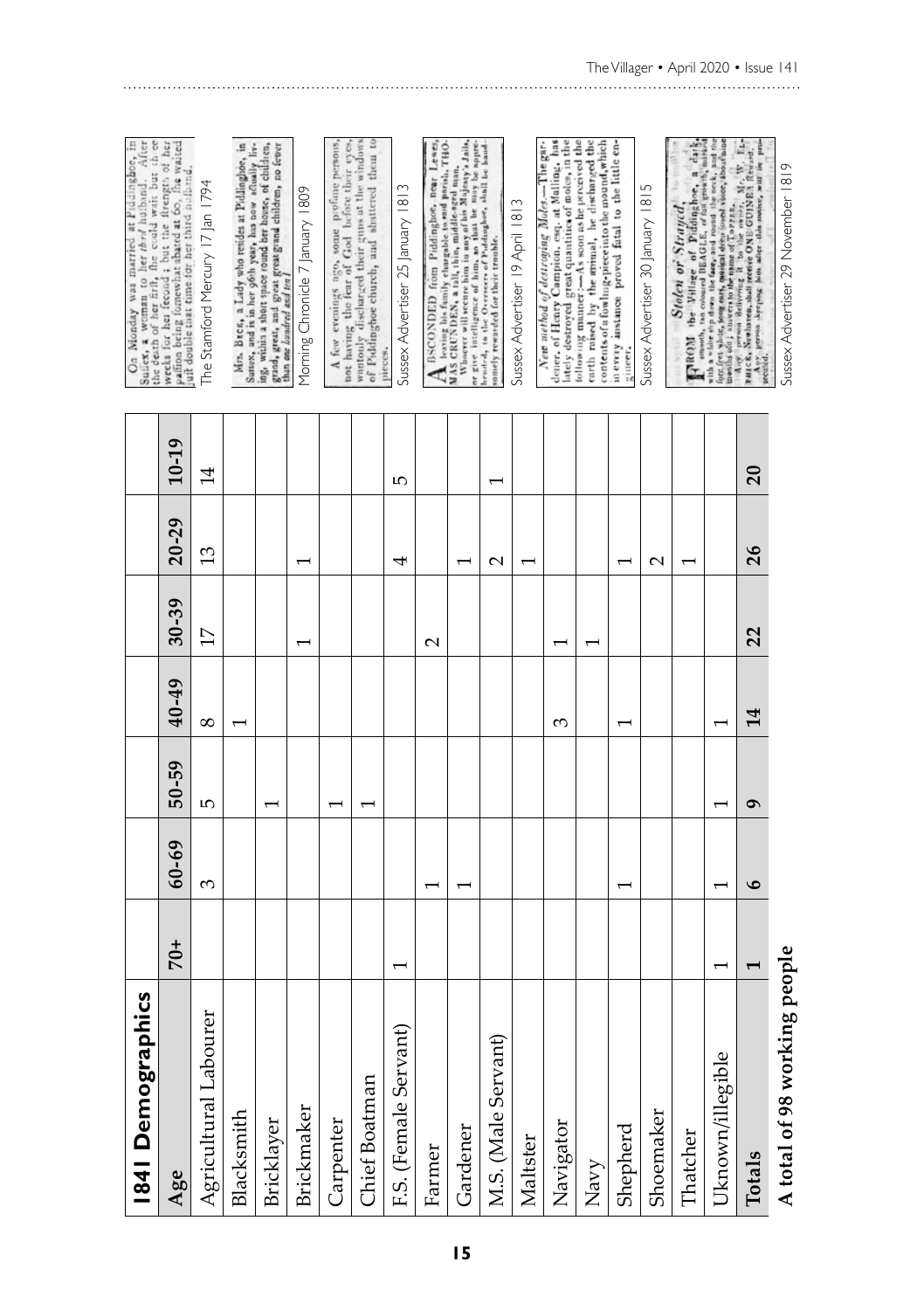Prior to this census, the responsibility was down to the Overseers of the Poor and local Clergy.

Although a crude schedule, these appointed persons recorded:

- the age, which was usually rounded down to the nearest 5 years for persons aged 15 plus
- the place of birth, purely recorded as to whether or not born in the county of enumeration
- the address, which could have been no more than a street name, farm or village
- finally, only one forename was recorded.

In 1841, the Enumeration Schedule for Piddinghoe, District 3, consisted of only 7 pages: 2 houses uninhabited and 55 inhabited; 134 male family members and 128 female family members; with 98 family members being employed in work. The Avery family had 30 residents in the village at this time!

The majority of Piddinghoe residents were Agricultural Labourers and/or Occupiers of Farms. National Statistics recorded 1,251,751 Agricultural Occupiers and Labourers aged 20 years plus (not including Farm Servants) throughout the United Kingdom. The demographics for Piddinghoe are shown on page 8.

So this is the broad picture of the kind of people who lived in Piddinghoe in 1841. The population is very much connected to the land but with some connections to the sea. A Maltser, by the way, is someone who worked in a malt house, soaking grain in water, which was then used in brewing.

In my next article, I am going to look more closely at the first enumerated family in this census (the Mainwoods) and also write about the pitfalls involved in trying to get accurate information.

*Carol Kent High Banks*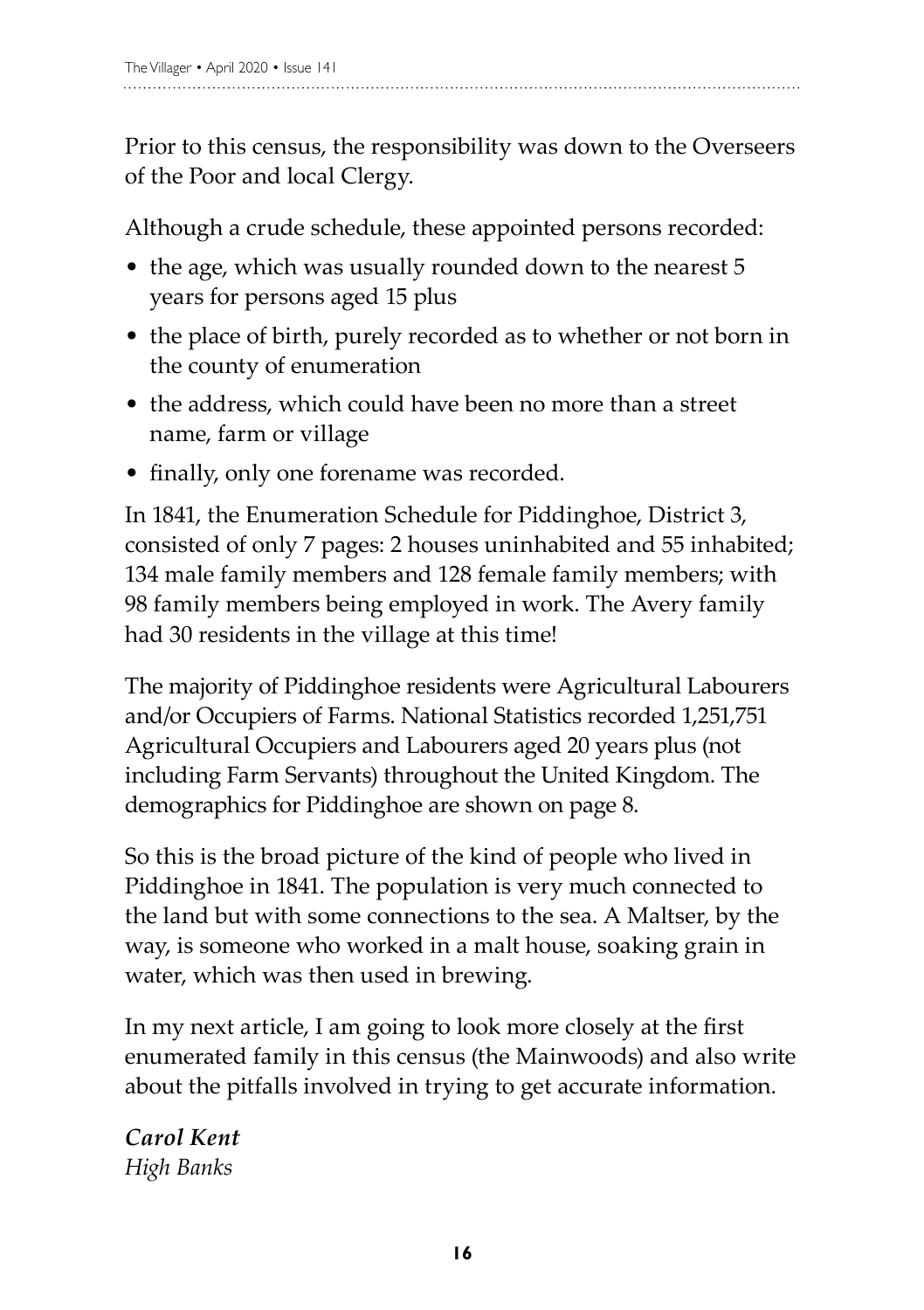# **PIDDINGHOE BOOK CLUB**

### **April meeting**

The Book club was due to meet on April 16, but has had to be cancelled.

The Club planned to discuss 'My Brilliant Friend' by Elena Ferrante.

When the current rules on social distancing are over, the Book Club will meet again.

In the meantime, if Villagers would like to know more, please contact Christine Bentham at **ccbentham@gmail.com** or telephone 07944577774.

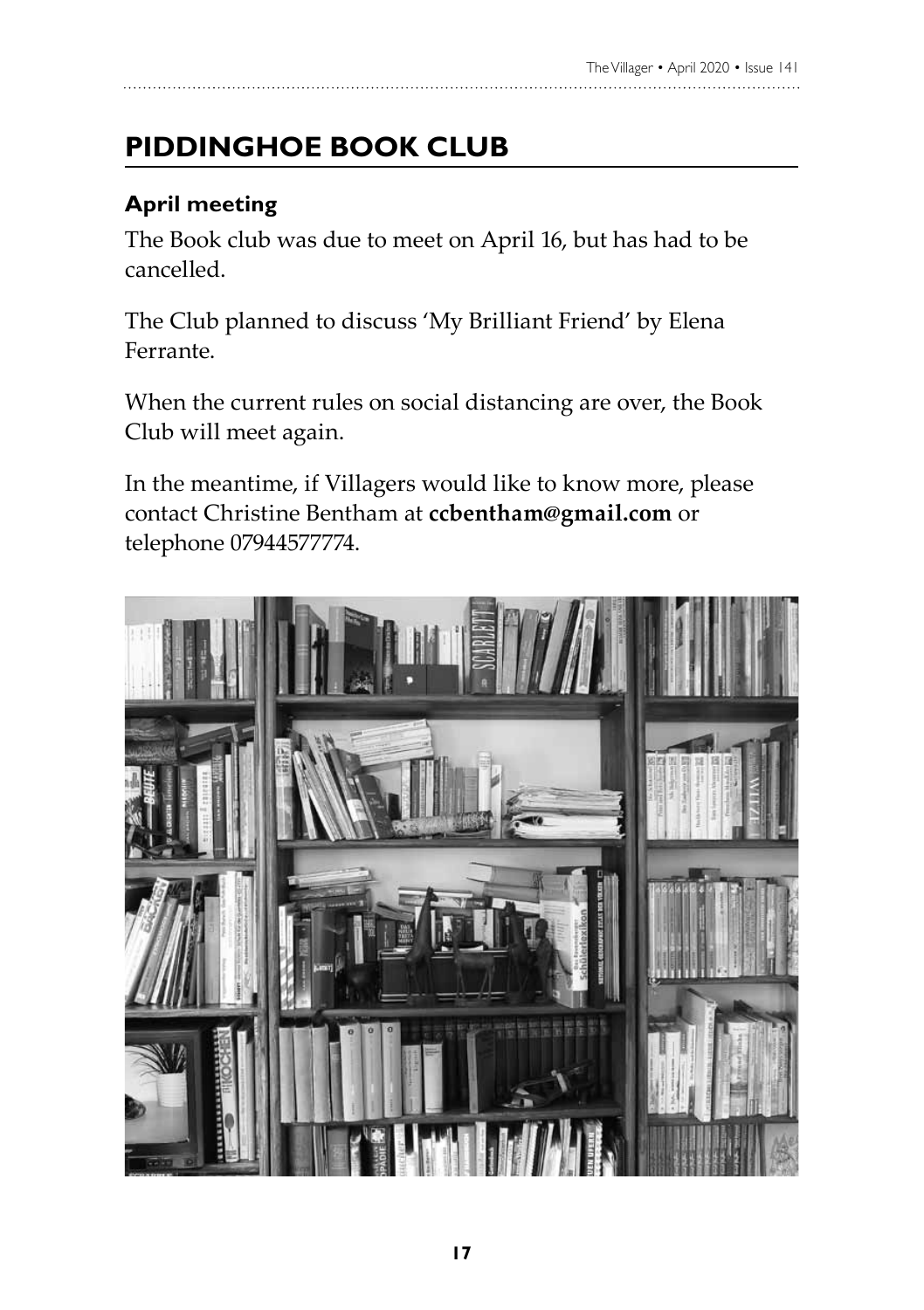## **GRASS ROOTS**

#### **Concerning Sussex…The Brown Hare and Coursing**

I am of the opinion that the most unacceptable activities still undertaken in the countryside are the abuses inflicted on, and destruction of our wildlife called Bloodsports. In this I include fox hunting, shooting and in particular... hare coursing.

Hare coursing was banned in the UK by the Hunting Act in 2004. Illegal film footage seized by police is very difficult to watch, but I cannot help marvel at, and admire the hare's incredible ability to dodge, weave and switch direction at remarkable speeds up to 45mph to escape the hunting dogs.

I am told that at one time hares were specially bred in Ireland for their size, speed, strength and stamina to supply rural hare coursing events. Gambling on the outcome of a chase challenge between hares and specially bred 'sighthounds' (usually greyhounds or lurchers) made a lot of money for organisers and owners.

\* The oldest documented description of hare coursing is the work known in English as 'On Coursing'. It was written by *Arrian* a Greek historian of the Roman period circa 180 AD. In ancient Greek it is known as *Kynegetikos*.

*\*(Source Wikipedia)* 

It is from *Arrian* that the most famous quote on the sporting fairness of coursing originates. 'True huntsman do not take out their hounds to catch the creature, but for a trial of speed and a race, and they are satisfied if the hare manages to find something that will save her.'

In the reign of Elizabeth Ist the first complete set of English rules, known as the 'Laws of the Leash' was drawn up reputedly by Thomas Howard. A head start termed 'Law' was to be given to the hare for a fair run, and category points were awarded to judge the dog's performance, for 'Speed', 'Go-Bye', 'Turn', 'Trip', 'Wrench', and 'Kill'.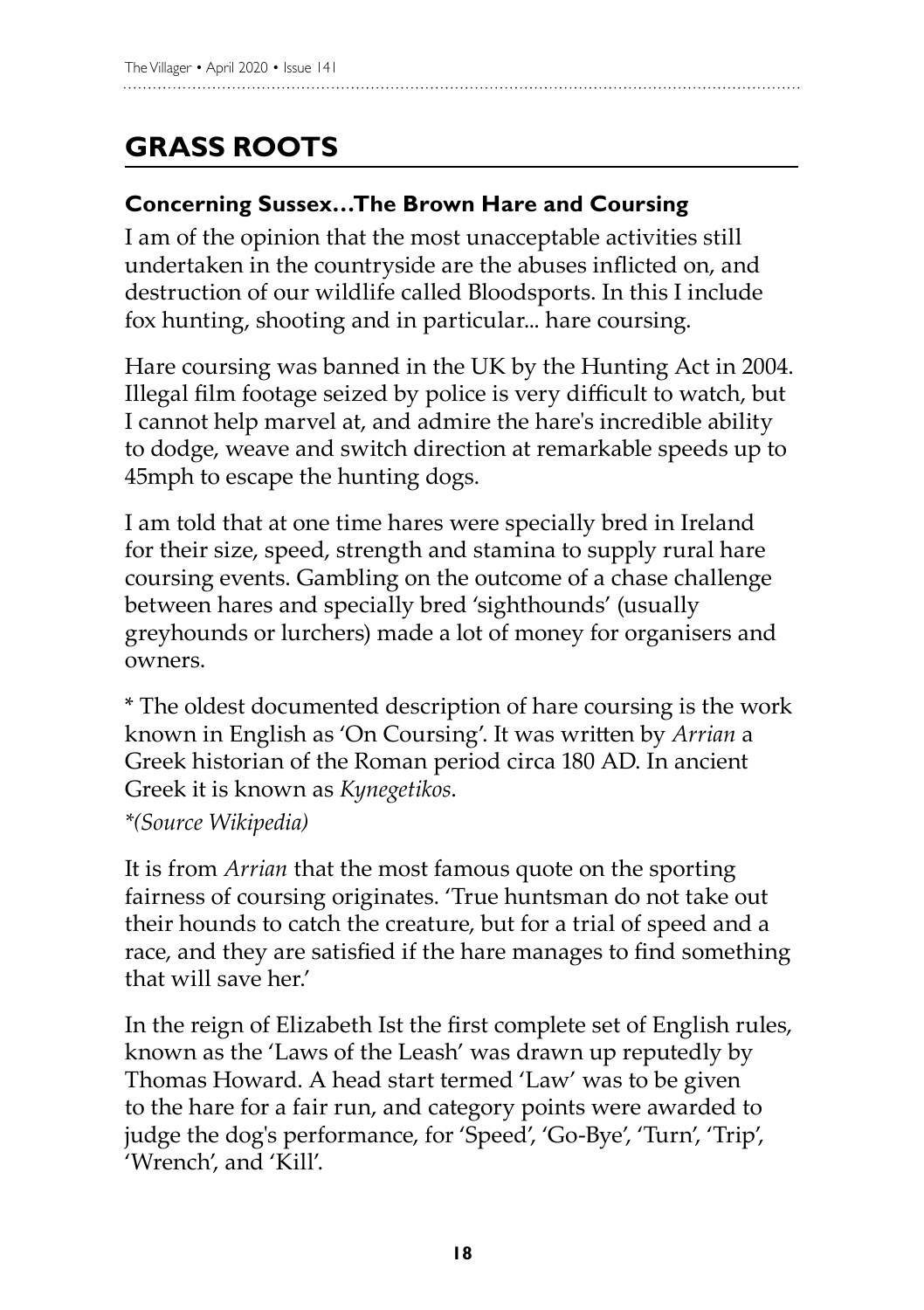Hares do not use burrows like their close relative the rabbit, which was brought to Britain by the Romans – not the Normans as was previously believed. Hares are primarily nocturnal, spending a third of their time foraging. They live above ground and will make small depressions in the ground which they use for cover. sometimes known as a 'seats'.

Brown Hares can be seen standing on their hind legs 'boxing' during the breeding season. This was long assumed to be males fighting each other for females, but it is in fact females fighting away the males.

I have a treasured watercolour 'Boxing Hares' by Kate Osborne, a local artist living in Hove who is famous for her paintings of animals and flowers. I recommend a peep at her delightful website: *www.kateosborneart.com*

### **The Magical Hare and the Moon**

The symbol of the moon-gazing hare is almost universal and dates back to ancient times. It symbolizes fertility. Pagans believed moon-gazing hares would bring growth, re-birth, abundance, new beginnings and fortune.

Since ancient times people have claimed to see the image of a rabbit or hare on the face of the moon.

The May full moon has been known as the Hare Moon since medieval times in England. Other names include the Flower Moon, (many Native American Tribes), Milk Moon (Colonial America), Bright Moon (Celtic), Dragon Moon (Chinese), Green Grass Moon (neo Pagan).

In ancient Egyptian belief, hares were intrinsically linked to the moon's cyclical movement – being at once masculine when waxing, and feminine when waning. Hares would thus be depicted as alchemists making the elixir of immortality or as messengers of the female moon deity.

*(Source: celticanamcara.blogspot.com Celtic Lady)*

*Angie Ridge*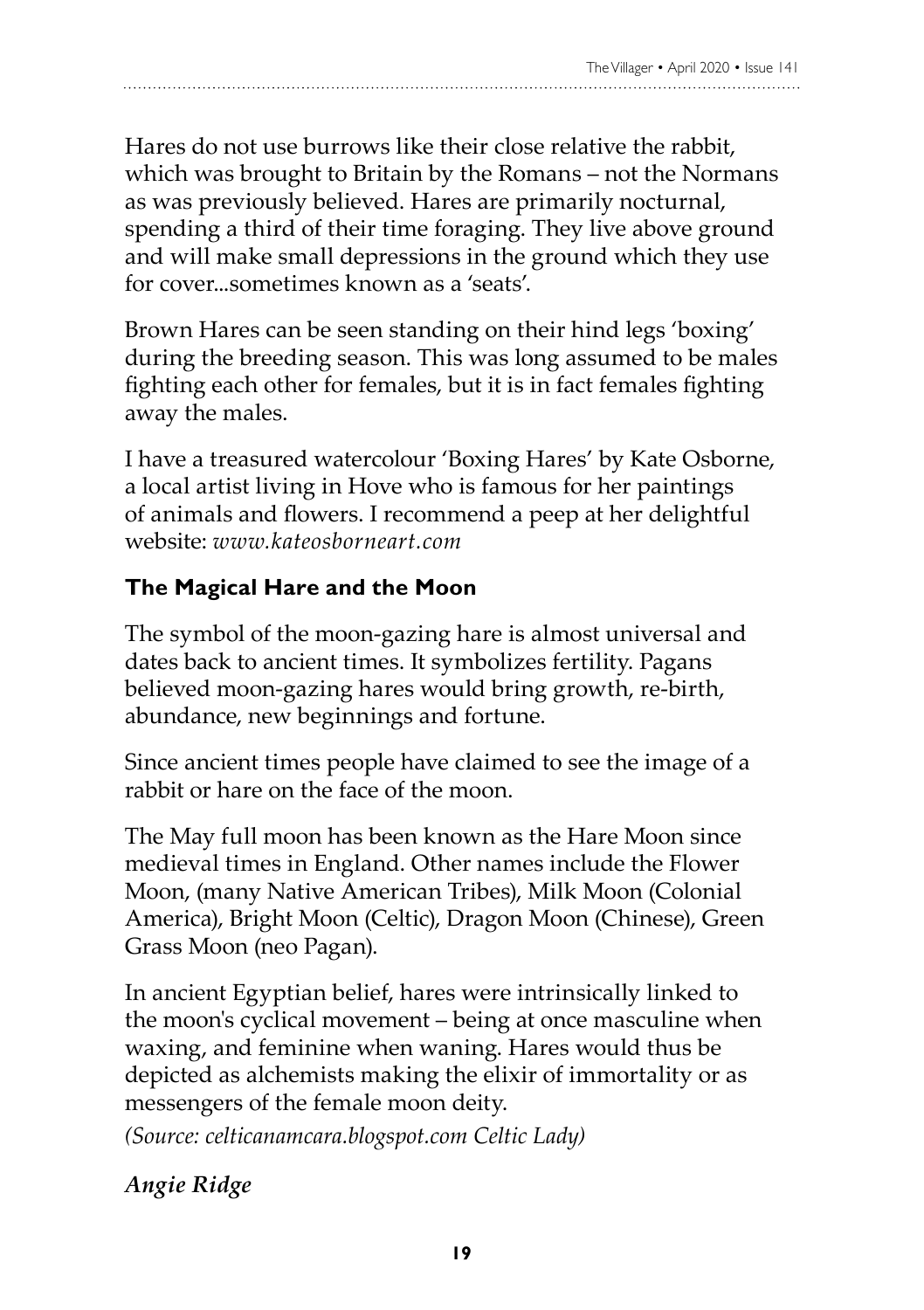## **EXCLUSIVE: THE BEST FOOTBALL STORY THAT NOBODY EVER READ**

*Many of us are missing sport during these strange times when we must all go without some of our normal pursuits. So I have agreed – well, I didn't actually take too much persuading – to recall a few off-beat tales from 40-odd years of reporting mainly football, boxing and lawn tennis for a string of Fleet Street newspapers. Whether they continue after the pandemic finally leaves us (please God) will be reviewed at the appropriate time.* 



George Best had gone missing. Again. And, daft as it now seems, I was supposed to try and find him. A new Sports Editor wanted to make a name for himself on the London Evening Standard where I was a young reporter in the early 1980s and I had been silly enough to open my mouth in his company, saying I remembered seeing George drinking

at a pub near London's Barbican Centre during the time he played for Fulham – about five years earlier. Despite the tenuous nature of that link my boss promptly gave me the job of tracking him down.

Everybody, surely, remembers Best, the Irish football genius who thrilled a generation of fans with his magical skill, but then wrecked his life – and finally sacrificed it – on that clichéd altar of 'birds and booze'.

He was about my age, a year or two older maybe, and had made headlines many times already with his brilliance on the pitch but also a penchant for self-destruction, repeatedly walking out on those who helped fuel his lifestyle: mainly Manchester United, his first love where he started at 16, and a series of teams in the United States.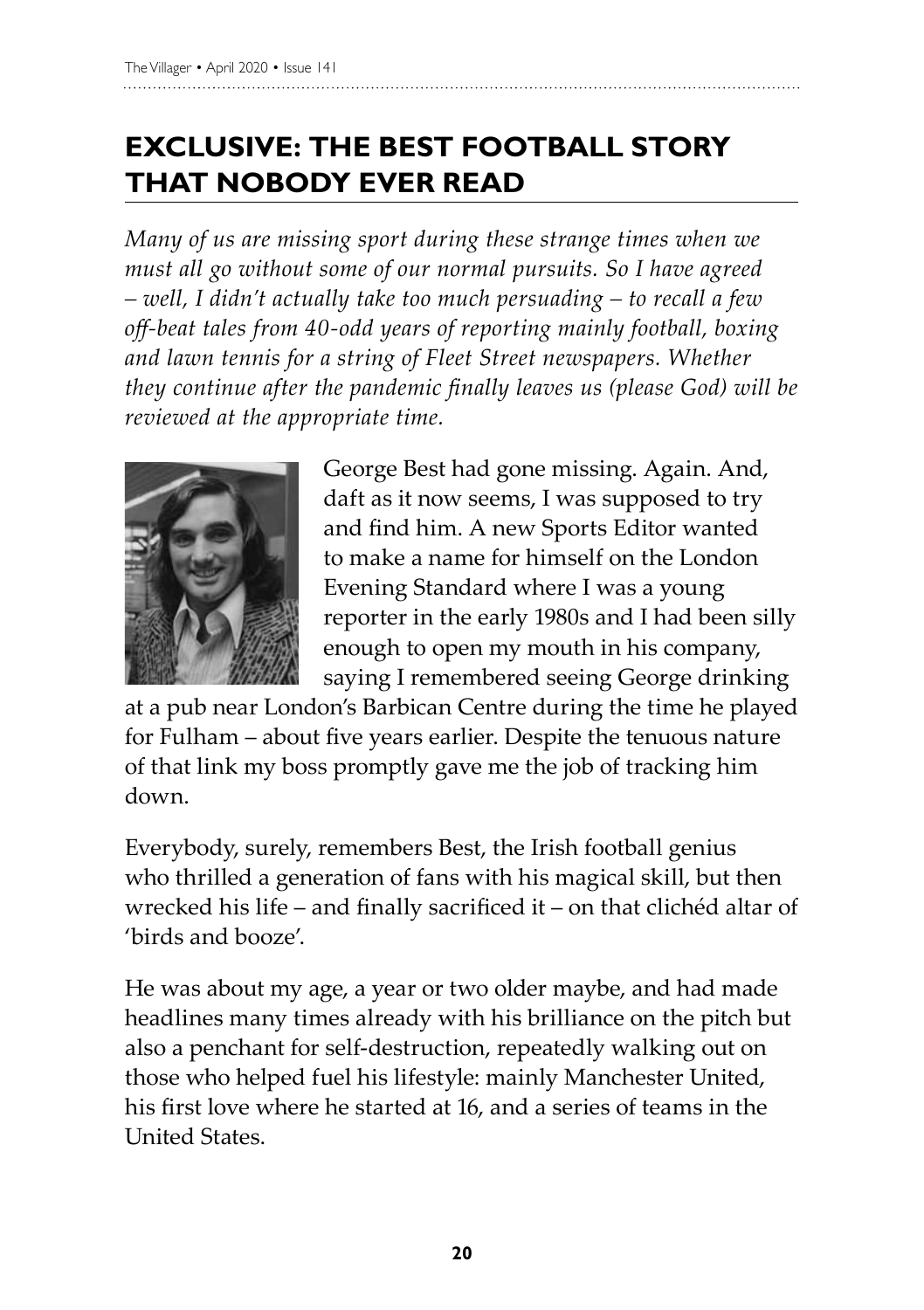This time, however, it was modest third division outfit AFC Bournemouth who were briefly his employers, having found a sponsor mad enough to finance Best's move back to England after he looked washed up in The States.

He was 37, still had skill and his good looks but not the old pace and hunger. He played about five games for Bournemouth and then, the story goes, he was given time off to go to the funeral of a much-loved landlady who looked after him when he was a young apprentice footballer in digs in Manchester. He never went back to Bournemouth and it was my task to look for him in London.

 Incredibly, I walked straight in on him in that pub I remembered – I can't even recall its name now. What's more, I was even invited to join his company thanks to a pal of mine (Eric), who was already sitting with George and his entourage of about eight, including two pretty girls, at a big round table in one corner. There was hardly another person in the bar. The great man was affable, friendly, charming, and happy to include me in conversation after Eric told him 'This is Bill, he's Press but a good lad....' Over about an hour George drank steadily from refilled glasses of red wine but was never drunk.

Suddenly everybody seemed to disappear. It transpired that Bournemouth had also sent someone to look for George and I heard later he escaped through a window in the gents' toilet. The following weekend was the start of a new football season and there was plenty of work to do to fill our paper's sports pages. I wasn't even asked how I had got on looking for George. And actually I was glad. Sometimes your best stories should not appear in print.

George Best never played in England again. An alcoholic, he died tragically young at 59 in November 2005 despite a liver transplant. Thousands attended his funeral in Belfast.

#### *Bill Pierce*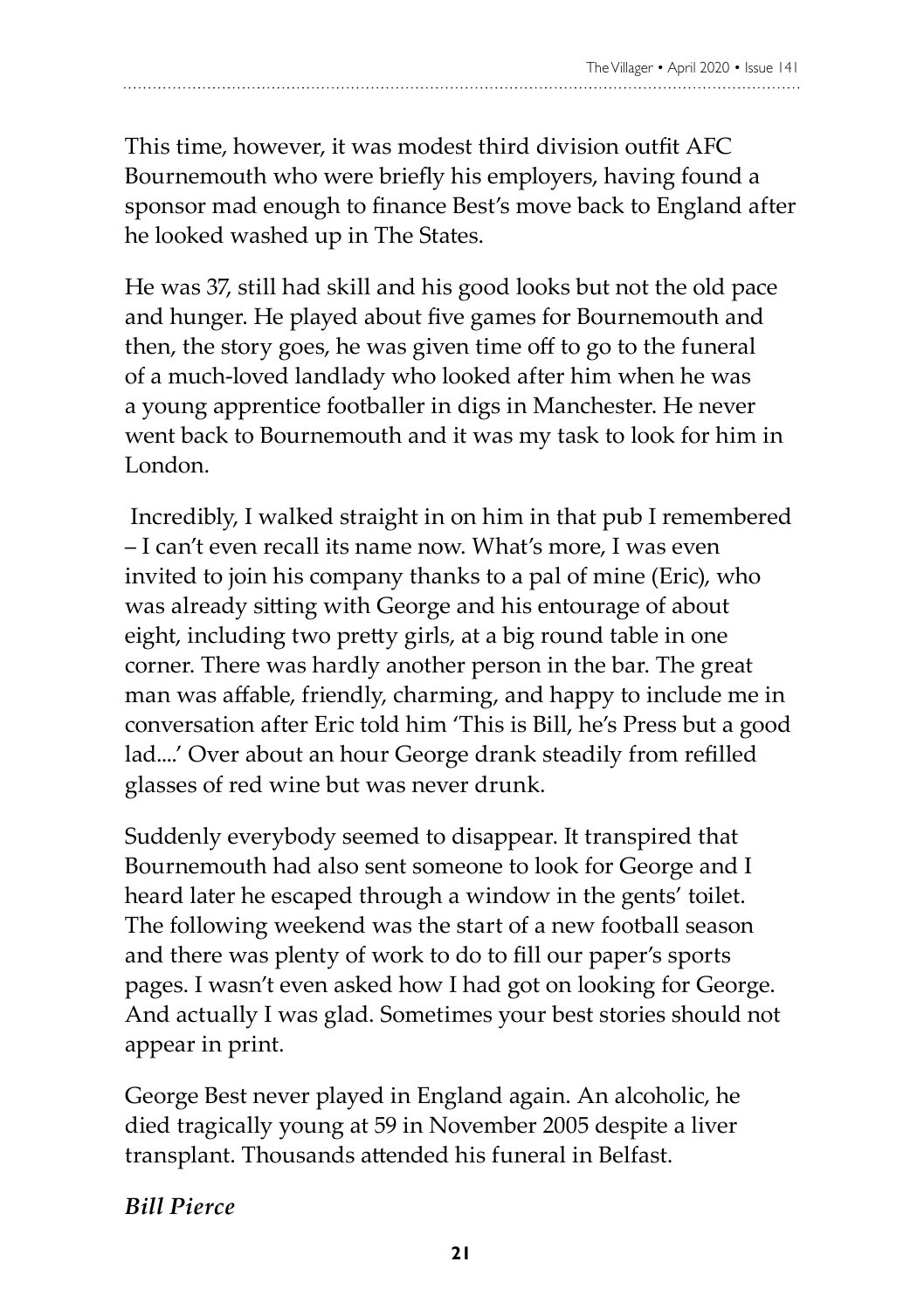## **PIDDINGHOE BIRDS**

### **The Moorhen – Gellinula Chlorpus**

The Moorhen, previously known as the common waterhen and also known as swamp chicken, skitty coot, and Marsh hen, etc, is a small chicken sized brownish-black wading bird. It is easily recognisable by its bright red beak and frontal shield and with an equally bright yellow tip. On each side of its body it has a white patch and also has white on the underside of its tail. This is clearly visible when agitated and the tail is upturned. Its legs and feet are green. Their feet are strong and well adapted for walking on floating vegetation and for swimming.

The Moorhen is a bird of fresh water. It frequents a wide range of ponds, marshes, rivers, streams, lakes, and can be seen in urban parks, and pretty well anywhere where there is water. It is omniverous and feeds on a variety of plants, grass and insects, as well as earthworms, slugs, tadpoles and fish. It builds its nest in reed beds or on aquatic plants close to water where 5-11 eggs are laid. The resulting chicks are enchanting (see photo). When threatened, apparently the chicks will cling to the parent who will fly off with them to safety. I must say, I have not seen this. In winter, Moorhens congregate together and feed in fields, parks, etc. They are clumsy fliers, and when disturbed will run, rather than fly. They are, however capable of flying long distances.

In the field at the back of number 20 Brookside, on most days this winter, it has been good to see about 6 to 8 Moorhens foraging for food in the grass, and puddles that remain there after the recent winter of endless rain. I have not seen the field so flooded since I came here in 2013. The Moorhens seem to like it: they are after all wading birds. They have now returned to the Pond to breed.

Most people will have seen a Moorhen. They are probably the commonest bird in the world and can be seen in almost every continent with the exception of the polar regions and areas of rainforest. They are not so common in Scotland and Ireland.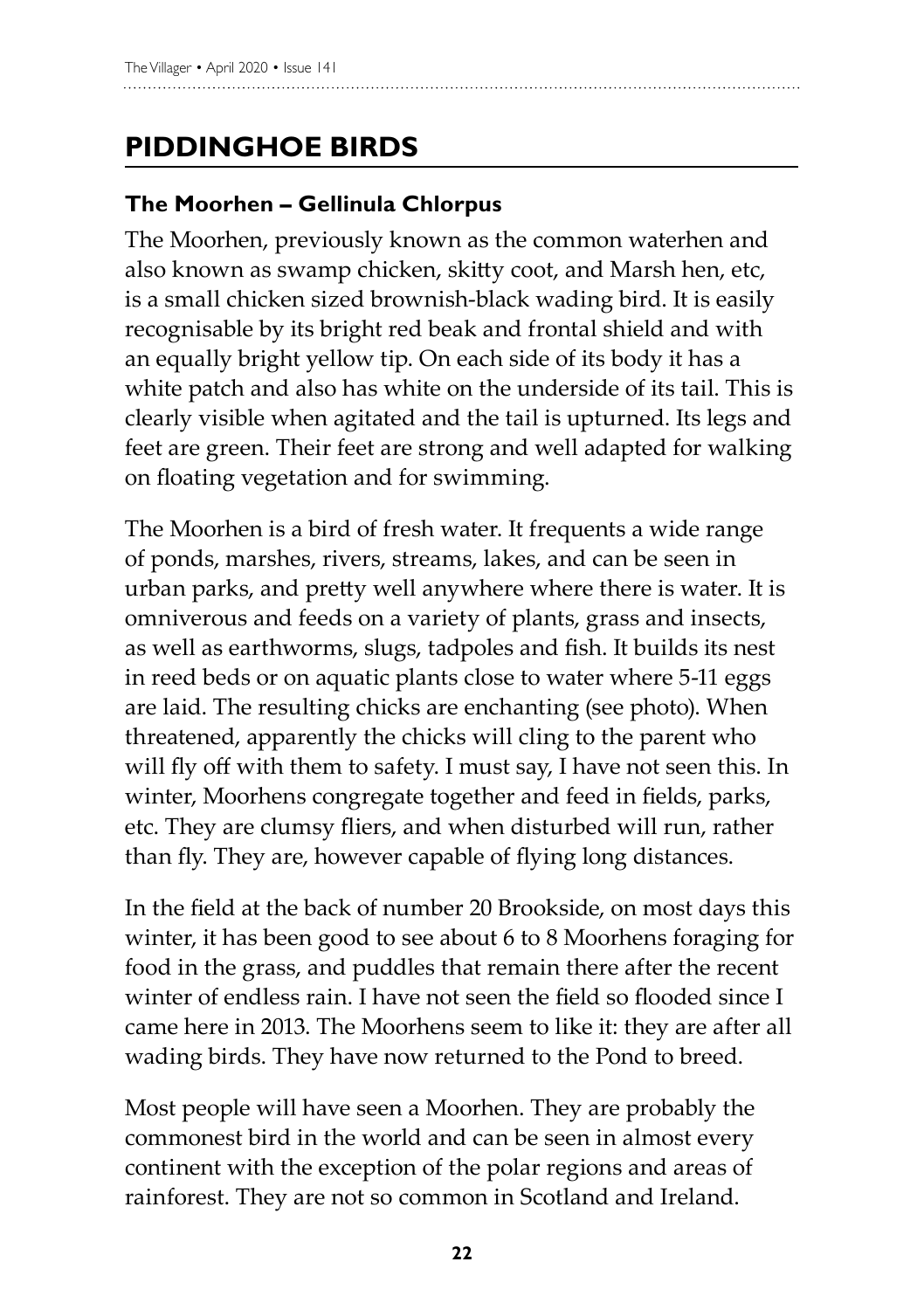Moorhens are not of conservation concern, and do not have many predators. They make a variety of squeaks and calls familiar to anyone who frequents watery places. I'm not sure if moorhens are good to eat!

#### A piece by Wayne Richard Baker:

'There is nothing I enjoy more than a walk along the river… just to observe or maybe take a few photos. In summer the banks are rich with reeds and bullrushes that gently sway… But no matter how quietly you walk the river bank, however stealthily you tread there is always one bird will give away your presence. The moorhen always alert and vigilant. When she flees it's as if she is walking on water.'

The photo below was taken in Cambridge, not Piddinghoe, where they rarely come near enough to the house to get a good picture.

#### *Julia Clayson*